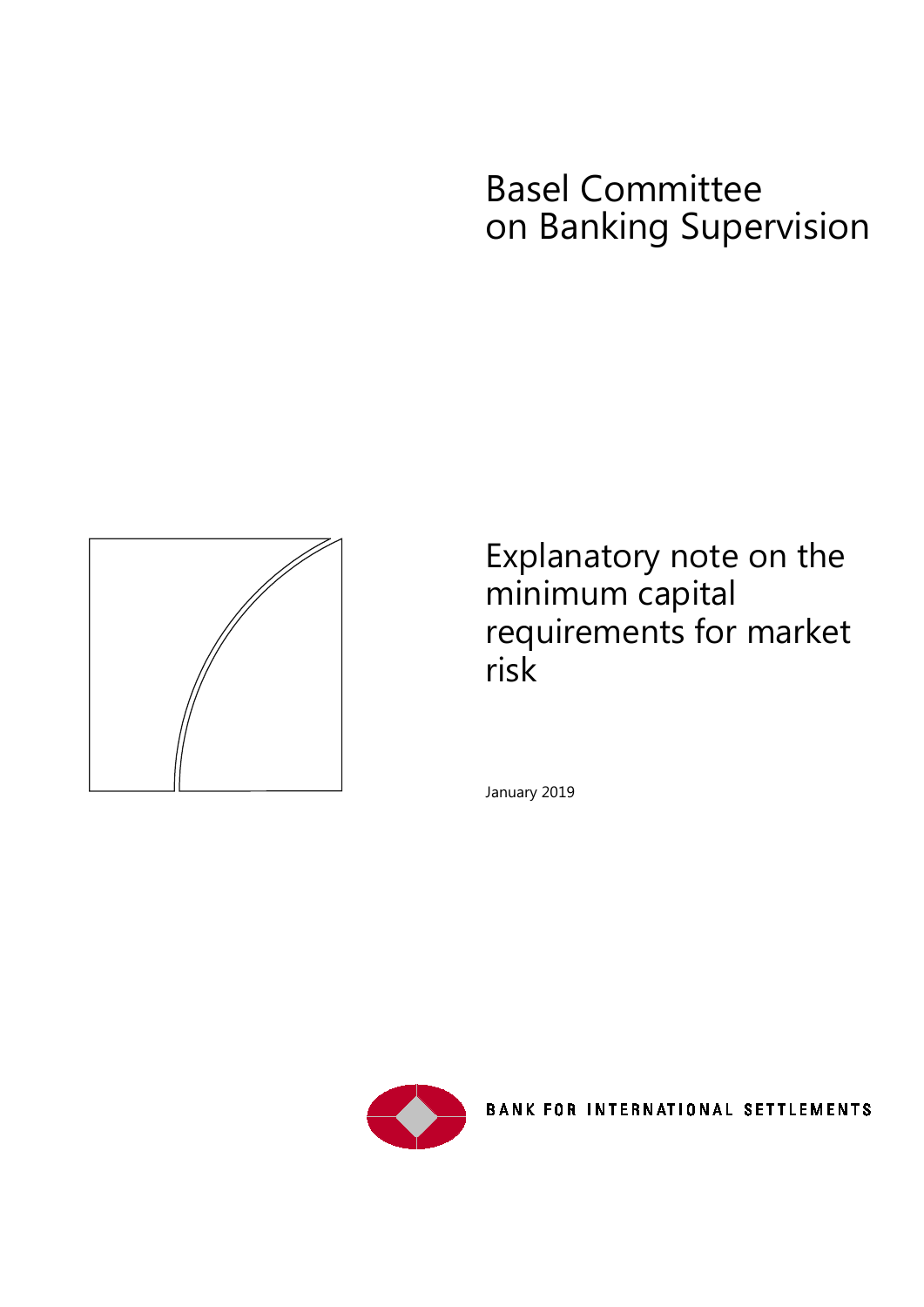This publication is available on the BIS website [\(www.bis.org\)](http://www.bis.org/).

*© Bank for International Settlements 2019. All rights reserved. Brief excerpts may be reproduced or translated provided the source is stated.*

ISBN 978-92-9259-236-3 (online)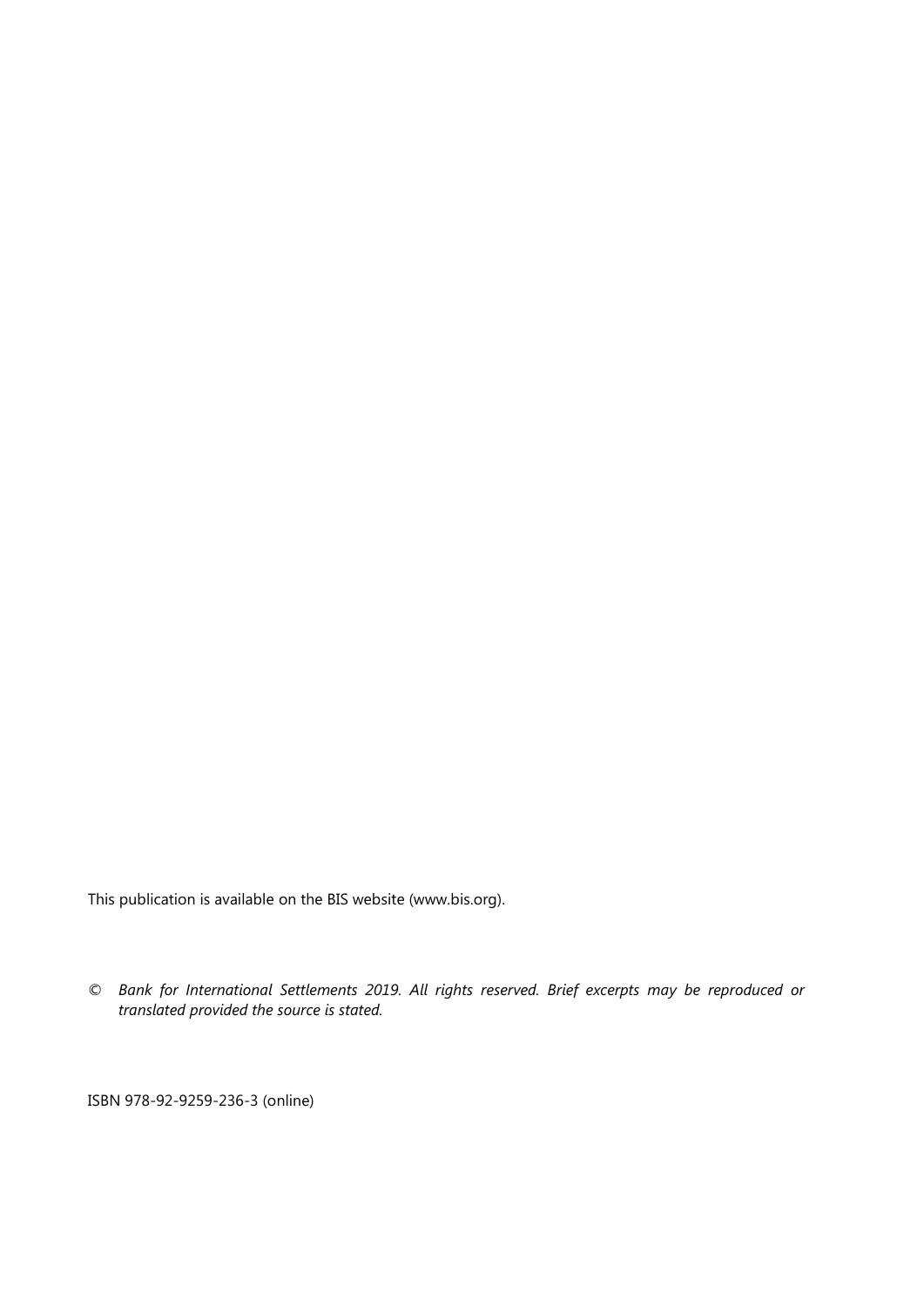#### Contents

| 1. |    |                                                                                                           |  |
|----|----|-----------------------------------------------------------------------------------------------------------|--|
| 2. |    |                                                                                                           |  |
|    |    |                                                                                                           |  |
|    |    |                                                                                                           |  |
|    |    |                                                                                                           |  |
| 3. |    |                                                                                                           |  |
|    |    |                                                                                                           |  |
|    |    | Further amendments made in the January 2019 revision to the scope of application  5                       |  |
|    |    |                                                                                                           |  |
|    |    | (i)                                                                                                       |  |
|    |    | New type of internal model to capture tail risk and market illiquidity: expected shortfall 6<br>(ii)      |  |
|    |    | (iii)                                                                                                     |  |
|    |    |                                                                                                           |  |
|    |    | Further amendments made in the January 2019 revision for the internal models approach 8                   |  |
|    |    |                                                                                                           |  |
|    |    | (i)                                                                                                       |  |
|    |    | (ii)                                                                                                      |  |
|    |    |                                                                                                           |  |
|    |    | Further amendments made in the January 2019 revision to the standardised approach10                       |  |
|    |    |                                                                                                           |  |
| 4. |    |                                                                                                           |  |
|    |    |                                                                                                           |  |
|    |    | Worked example 1 - Sensitivities-based method for delta risk and the default risk capital requirement. 16 |  |
|    | 1. |                                                                                                           |  |
|    | 2. |                                                                                                           |  |
|    |    |                                                                                                           |  |
|    | 1. |                                                                                                           |  |
|    | 2. |                                                                                                           |  |
|    |    |                                                                                                           |  |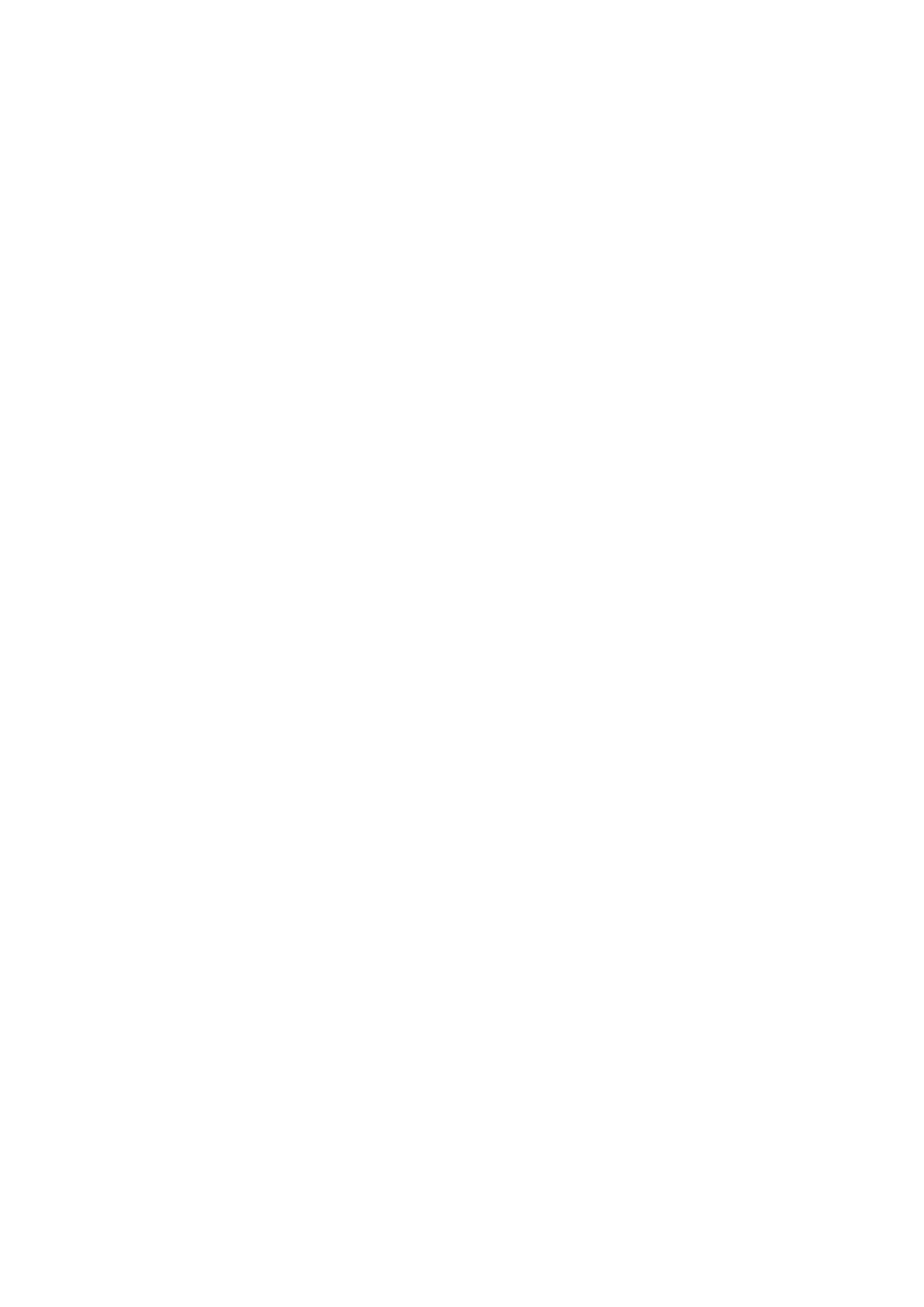# <span id="page-4-0"></span>Explanatory note on the minimum capital requirements for market risk

### <span id="page-4-1"></span>1. Introduction

The Basel Committee on Banking Supervision introduced the first framework for minimum capital requirements for market risk in January [1](#page-4-2)996.<sup>1</sup> The aim of the framework was to ensure that banks maintained a minimum level of regulatory capital to absorb losses arising from movements in market prices of instruments held in the trading book. Losses suffered by banks in the financial crisis of 2007-09 revealed that the design of the framework was not sufficient to ensure that banks could withstand such significant market distress. In response, the Committee introduced a set of revisions to the market risk framework in July 2009, often referred to as the Basel 2.5 reforms. [2](#page-4-3) While these reforms addressed the most pressing deficiencies of the framework, the Committee acknowledged that a number of structural shortcomings that came to light during the crisis remained unaddressed. It therefore conducted a "fundamental review of the trading book" (FRTB). The objective of the project was to develop a new, more robust framework to establish minimum capital requirements for market risk, drawing on the experience of "what went wrong" in the build-up to the crisis.<sup>[3](#page-4-4)</sup>

In January 2016, the Committee published the revised framework *Minimum capital requirements for market risk* (hereafter the "revised market risk framework"). [4](#page-4-5) The revised market risk framework:

- specified stricter criteria for the assignment of instruments to the trading book;
- overhauled the internal models approach to better address risks that were observed during the crisis;
- reinforced the supervisory approval processes for the use of internal models; and
- introduced a new, more risk-sensitive standardised approach.

In the course of monitoring the implementation and expected impact of the framework, the Committee identified a number of issues that needed to be addressed prior to its implementation. Consequently, in December 2017, the Committee's governing body, the Group of Central Bank Governors and Heads of Supervision (GHOS), announced an extension of the framework's implementation from the original 1 January 2019 date to 1 January 2022. In March 2018, the Committee published a consultative document to propose improvements to the framework to address the issues it had identified and to propose a simplified alternative to the new standardised approach for banks with

<span id="page-4-2"></span><sup>1</sup> Basel Committee on Banking Supervision, *Amendment to the Capital Accord to incorporate market risks*, January 1996, [www.bis.org/publ/bcbs24.pdf.](https://www.bis.org/publ/bcbs24.pdf)

<span id="page-4-3"></span><sup>2</sup> Basel Committee on Banking Supervision, *Revisions to the Basel II market risk framework (updated as of 31 December 2010)*, February 2011[, www.bis.org/publ/bcbs193.pdf.](https://www.bis.org/publ/bcbs193.pdf)

<span id="page-4-4"></span><sup>&</sup>lt;sup>3</sup> The Committee subsequently published three consultative documents on the trading book review prior to the January 2016 publication of the revised framework: *Fundamental review of the trading book*, May 2012, [www.bis.org/publ/bcbs219.pdf;](http://www.bis.org/publ/bcbs219.pdf)  *Fundamental review of the trading book: A revised market risk framework*, October 2013[, www.bis.org/publ/bcbs265.pdf;](http://www.bis.org/publ/bcbs265.pdf) and *Fundamental review of the trading book: Outstanding issues*, December 2014, [www.bis.org/bcbs/publ/d305.pdf.](https://www.bis.org/bcbs/publ/d305.pdf) 

<span id="page-4-5"></span><sup>4</sup> Basel Committee on Banking Supervision, *Minimum capital requirements for market risk*, January 2016, [www.bis.org/bcbs/publ/d352.pdf.](https://www.bis.org/bcbs/publ/d352.pdf)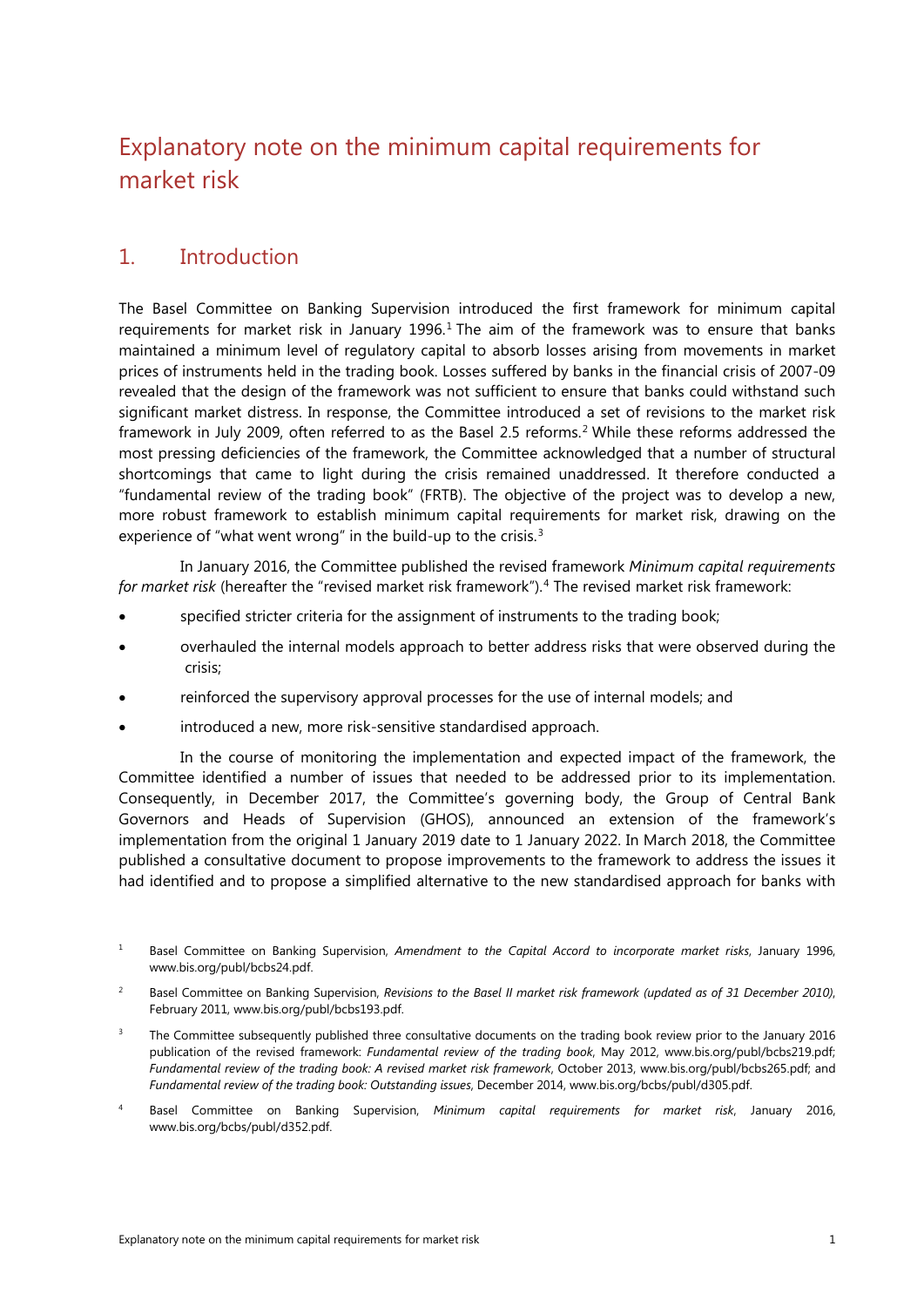smaller-scale or simpler trading activities.<sup>[5](#page-5-3)</sup> Having considered the responses to the consultative document, in November 2018 the Committee agreed on a set of revisions to the framework in the standard *Minimum capital requirements for market risk*, which was endorsed by the GHOS in January 2019. [6](#page-5-4)

This explanatory note outlines the background and rationale for the FRTB project that led to the revised market risk framework published in January 2016, and the key features of the framework. The note also sets out the refinements and clarifications introduced in January 2019 and the potential capital impact of the finalised framework based on quantitative impact study data.

### <span id="page-5-0"></span>2. Background and rationale for revising the market risk framework

#### <span id="page-5-1"></span>2.1 Deficiencies identified in the pre-crisis framework

The financial crisis exposed a number of shortcomings in the pre-crisis market risk framework that had been in place since 1996. The definition of the regulatory boundary between the banking book (ie exposures generally subject to credit risk capital requirements) and the trading book (ie exposures generally subject to market risk capital requirements) relied solely on the bank's intent to trade an instrument, and proved to be a key design weakness. It left open the possibility for a bank to move instruments between its trading book and its banking book in pursuit of lower capital requirements, often resulting in insufficient capital requirements relative to an instrument's risks. In addition, risk measurement methodologies to determine market risk capital requirements were insufficient. The internal models approach – which allowed banks to determine capital requirements via use of their own internal models – was not sufficiently comprehensive to incorporate all relevant risk drivers that could lead to material losses. The standardised approach (ie the framework's non-models-based approach to determining capital requirements) lacked risk sensitivity and therefore was not a credible alternative and complement to the internal models approach. When banks' internal models performed poorly, supervisors faced challenges in requiring banks to switch to use of the standardised approach in a short time frame, as the risk-insensitive design of the standardised approach could lead to a large increase in capital requirements for banks with significant trading activities.

#### <span id="page-5-2"></span>2.2 Basel 2.5 reforms

In response to these weaknesses, the Basel 2.5 reforms, published in July 2009 (and updated in 2010), addressed the immediate need to ensure adequate capital requirements for trading activities. The reforms improved the internal model risk measure – value-at-risk (VaR) – that served as the basis for market risk capital requirements in the pre-crisis framework by introducing an additional VaR-based capital requirement calibrated to stressed market conditions. The "stressed VaR" metric takes better account of tail risk – losses that banks can suffer in a stressed period. An additional capital requirement for the credit risk associated with trading book instruments was introduced to the internal models approach via the incremental risk capital (IRC) framework. The IRC framework determined capital

<span id="page-5-3"></span><sup>5</sup> Basel Committee on Banking Supervision, *Revisions to the minimum capital requirements for market risk*, March 2018, [www.bis.org/bcbs/publ/d436.pdf.](https://www.bis.org/bcbs/publ/d436.pdf)

<span id="page-5-4"></span><sup>6</sup> Basel Committee on Banking Supervision, *Minimum capital requirements for market risk*, January 2019, [www.bis.org/bcbs/publ/d457.pdf.](https://www.bis.org/bcbs/publ/d457.pdf)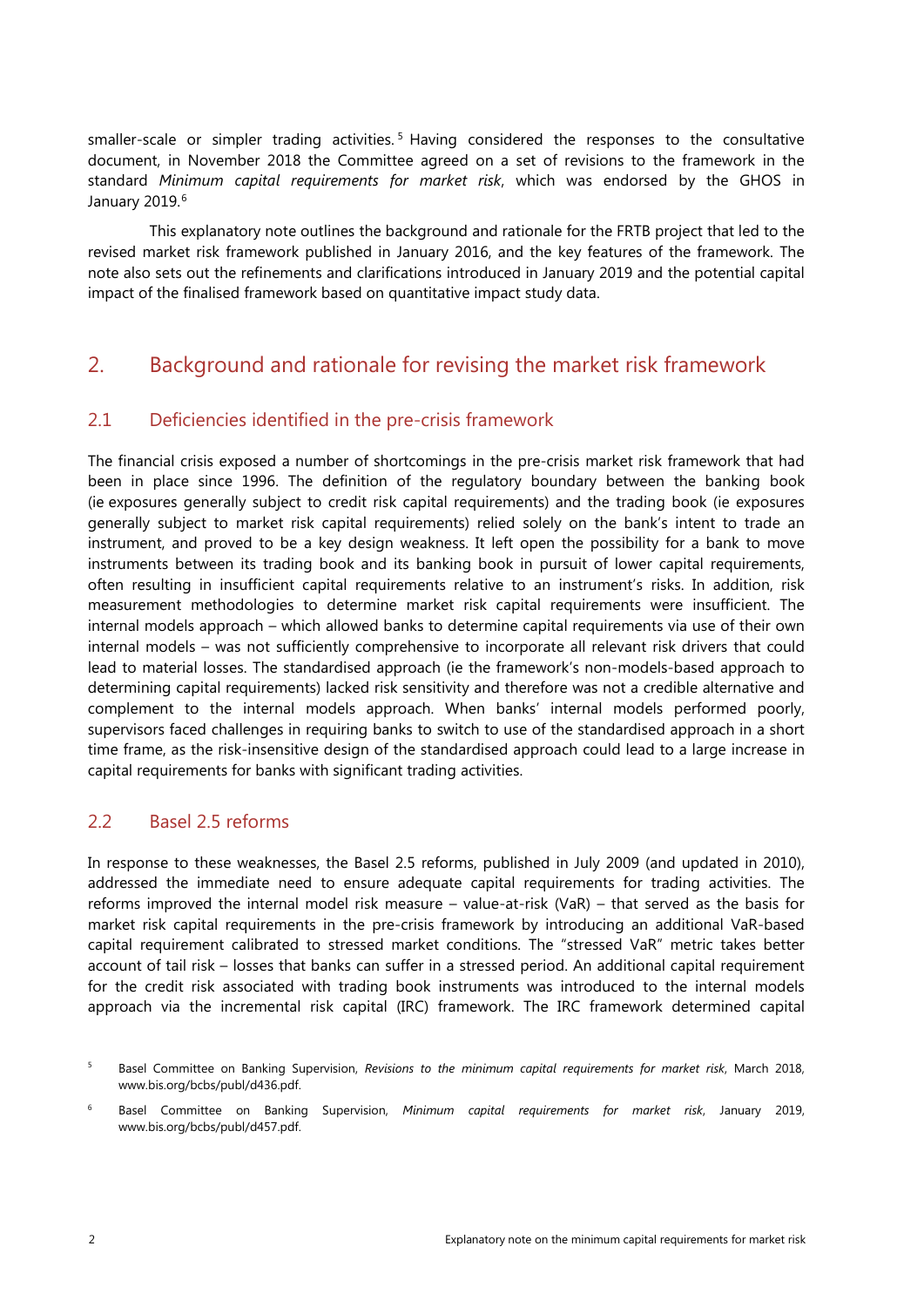requirements both for default risk (ie the risk of losses associated with the default of the issuer of an instrument) and for ratings migration risk (ie the risk of mark-to-market losses associated with the downgrade of the credit rating of an issuer that has not defaulted). Finally, given the losses that had resulted from securitisation structures during the crisis, Basel 2.5 excluded most trading book securitisation exposures from the internal models approach. [7](#page-6-1) Instead, the capital requirements for those exposures were aligned with those in the banking book.

#### <span id="page-6-0"></span>2.3 Remaining issues with the Basel 2.5 market risk framework

Although a material improvement, the Basel 2.5 reforms did not address key structural shortcomings in the market risk framework:

- *Issues with the scope of application were not fully addressed*. The July 2009 revisions made only minor amendments to the specification of instruments that should be excluded from, or included in, the trading book. The revisions did not change the key determinant upon which application of the credit risk framework or the market risk framework to a given instrument was based – the bank's intent to trade the instrument. This inherently subjective criterion made the boundary between the application of the credit risk and market risk frameworks difficult to enforce in a consistent manner, and allowed for the possibility of banks to engage in regulatory arbitrage between the capital requirements of the banking book and the trading book where it was determined that lower capital requirements would apply in one or the other.
- *Several weaknesses in the internal models approach remained.* The Committee identified a number of weaknesses stemming from the use of the VaR metric as the basis of capital requirements, including:
	- (a) *Incentives for banks to take on tail risk*. Even though the Basel 2.5 framework better accounted for tail risk by introducing the stressed VaR requirement, the design of the VaR and stressed VaR metrics fundamentally ignored losses that had less than a 1% probability of occurring. This created perverse incentives to hold positions that featured significant tail risks but were subject to limited risk in "normal" conditions.
	- (b) *Inability to capture the risk of market illiquidity*. The Basel 2.5 framework assumed that individual banks would be able to exit or hedge their trading book exposures over a 10-day period without affecting market prices. However, in times of stress, the market is likely to become illiquid rapidly when the banking system as a whole holds similar exposures. This happened at the height of the crisis as banks were unable to exit or hedge positions in a short time frame, resulting in substantial mark-to-market losses.
	- (c) *Inability to capture adequately the credit risk inherent in trading positions*. The VaR and stressed VaR metrics did not adequately incorporate the credit risk to which trading book positions may be subject. The 10-day time horizon over which VaR and stressed VaR estimated potential losses was too short to account for losses incurred in the event of default or in the event of the credit rating downgrade of the issuer of an instrument. This weakness meant that, with the rapid growth in the market for traded credit in the early 2000s, banks held large, undercapitalised exposures to credit-related instruments in their trading books. The introduction of the IRC model via the Basel 2.5 reforms addressed this

<span id="page-6-1"></span>Basel 2.5 reforms limited the use of internal modelling for securitisations positions to correlation trading book portfolios.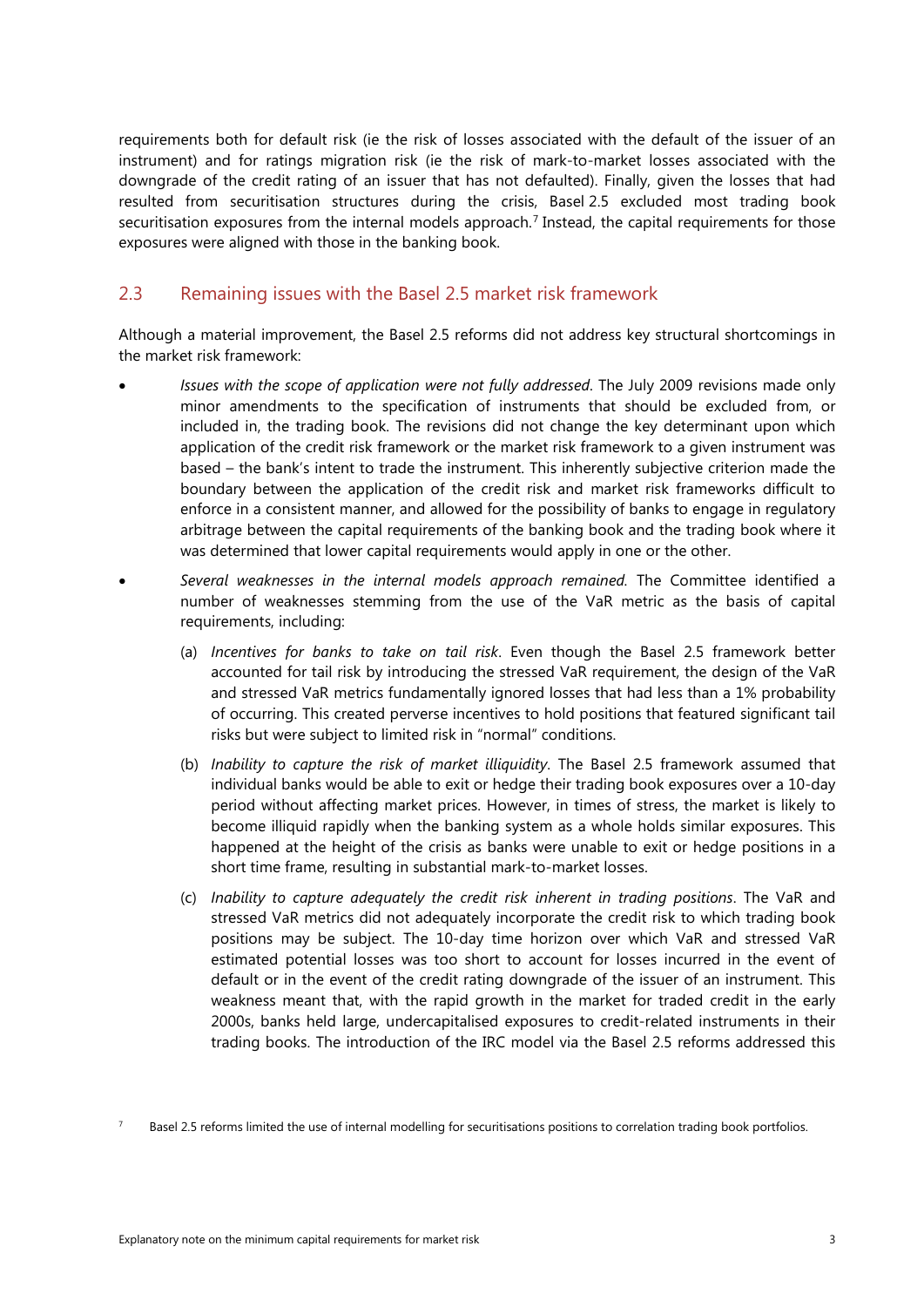as an interim measure but it caused a high variability in risk-weighted asset outcomes across banks.

- (d) *Liberal recognition of the risk-reducing effects of hedging and diversification*. The Basel 2.5 internal models approach had no constraint in recognising hedging and diversification benefits across different asset classes (eg equities and FX) based on estimates of correlations derived from pre-crisis historical data. In the crisis, the diversification effects that were based on historical data disappeared.
- *The standardised approach's lack of risk sensitivity was not addressed.* The Committee focused its Basel 2.5 revisions on changes to the internal models approach. This was in recognition of the need for a rapid response to the insufficient levels of capital maintained by banks with significant trading activities that tend to use the models-based approach for determining capital requirements. The shortcomings of the standardised approach were left unaddressed. Its design therefore continued to be overly risk-insensitive, meaning that capital requirements were not aligned with risk drivers. Furthermore, its calibration remained unchanged from its introduction in 1996.

### <span id="page-7-0"></span>3. Key elements of the revised market risk framework

This section sets out the key elements introduced in the January 2016 standard *Minimum capital requirements for market risk*. The revisions introduced in the amended framework are also summarised below.

#### <span id="page-7-1"></span>3.1 Scope of application under the January 2016 market risk framework

The January 2016 market risk framework's specification of the scope of application for market risk capital requirements (commonly referred to as the "boundary" between the trading book and the banking book) is designed to improve consistency of implementation and to reduce arbitrage opportunities between the capital requirements for market risk and credit risk. Under the revised market risk framework, the basis for the boundary is still trading intent, but the framework has been bolstered by additional specifications and enhancements, including:

- *Additional specification on the appropriate contents of the trading book*. Recognising that the market risk and credit risk capital requirements address different types of risk, the revised boundary sets out a list of instruments that must be allocated to the trading book and a list of instruments that must be allocated to the banking book – banks are not permitted to deviate from these lists. Additionally, the definition of the trading book is supplemented with a list of instruments "presumed" to be in the trading book. A bank must receive supervisory approval for any deviations from these presumptions.
- *Enhanced supervisory oversight*. Banks must make available to supervisors reports that describe the rationale for including instruments in the trading book and compliance with the framework's scope of application.
- *Restrictions on the ability to arbitrage the boundary*. The framework establishes a strict limit on the movement of instruments between the banking book and the trading book. If the capital requirement for an instrument is reduced as a result of moving the instrument from one book to the other, the difference in the capital requirement as measured at the time of the move is imposed as a fixed, additional Pillar 1 minimum capital requirement.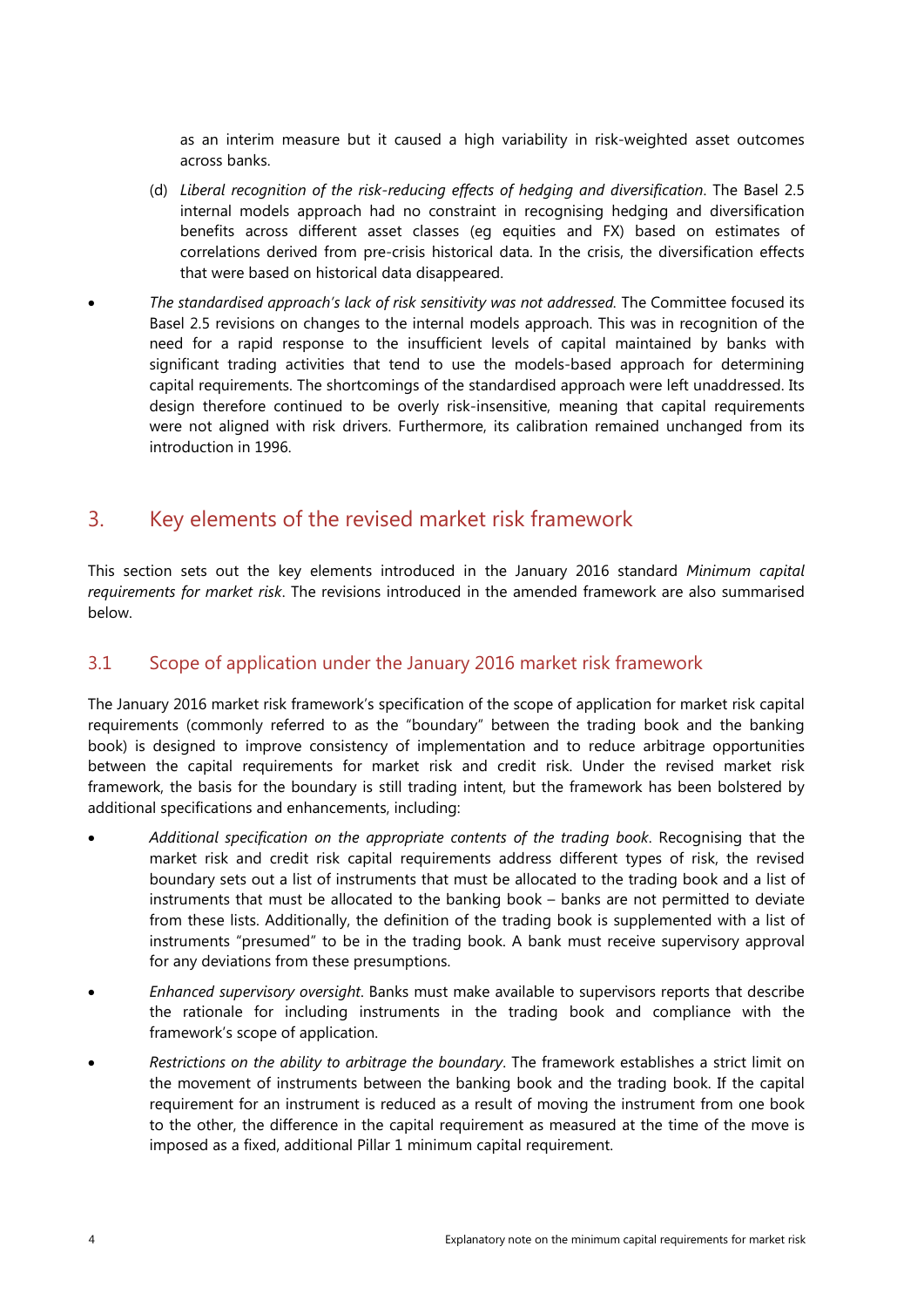• *Clearer treatment of risk transfers across the boundary*. Banks may choose to hedge some of the risks in the banking book via instruments held in the trading book. The Basel 2.5 framework's boundary specified the treatment of such internal risk transfers of credit risk but was silent with respect to other risk classes, such as equity risk and interest rate risk. To promote consistency and comparability in regulatory practices across jurisdictions, the framework specifies the treatment of internal risk transfers of equity risk and interest rate risk from the banking book to the trading book.

#### <span id="page-8-0"></span>Further amendments made in the January 2019 revision to the scope of application

In the course of monitoring banks' implementation of the framework's revised scope of application, the Committee identified areas where the clarity of the requirements warranted improvement. It also recognised that the treatment of specific instruments necessitated amendment in order to reduce implementation burden. The January 2019 revision includes refinements and clarifications in three main areas:

- *Clarifications regarding to which regulatory book instruments are to be assigned.* The Committee identified that, in some cases, a financial instrument could be included both in the list of instruments that must be in a particular book, and in the list of instruments that are expected to be in the other book. In these cases, it was not clear which requirement would take precedence. The amended framework clarifies the approach in these situations.
- *Treatment of investments in funds (eg investment funds or similar types of managed funds).* The January 2016 framework lacked clarity with regard to necessary criteria for investment funds to be allocated to the trading book, when a bank cannot look through the fund to its underlying assets. The amended framework permits equity investments in funds to be allocated to the trading book if the bank is able to "look through" to the fund's underlying assets (ie determine capital requirements based on the underlying positions held by the fund), or where the bank has access both to daily price quotes and to the information contained in the mandate of the fund.
- *Treatment of structural foreign currency positions.* As was the case under the Basel 2.5 framework, the January 2016 framework permitted banks to exclude certain foreign currency risk positions from foreign exchange (FX) capital requirements, if those positions were entered into or maintained with the intent to completely or partially hedge adverse effects of exchange rate movements on the bank's risk-based capital ratio. The amount of the exclusion was limited to the amount of the bank's investments in subsidiaries. To better align with banks' risk management practices, the amended framework revises the limit to the amount that serves to neutralise fluctuation of the bank's risk-based capital ratio due to FX movements.

#### <span id="page-8-1"></span>3.2 Internal models approach under the January 2016 market risk framework

The internal models approach under the January 2016 market risk framework features an enhanced, more granular model approval process to ensure that internal models are used only where they estimate risk appropriately. The approach is also designed to better capture credit and tail risks and to incorporate the risk of market illiquidity. It replaced the Basel 2.5 internal models approach's heavy reliance on VaR, and includes three components for measuring capital requirements which are described in more detail below: (i) an expected shortfall (ES) metric, which determines capital requirements for those market risk factors (ie market variables such as interest rates or equity prices that affect the value of financial instruments) for which a sufficient amount of observable market data is available and therefore are deemed suitable for modelling ("modellable" risk factors); (ii) a non-modellable risk factor (NMRF) requirement for market risk factors with limited observable market data which are deemed not suitable for modelling; and (iii) a default risk capital (DRC) requirement, to determine the capital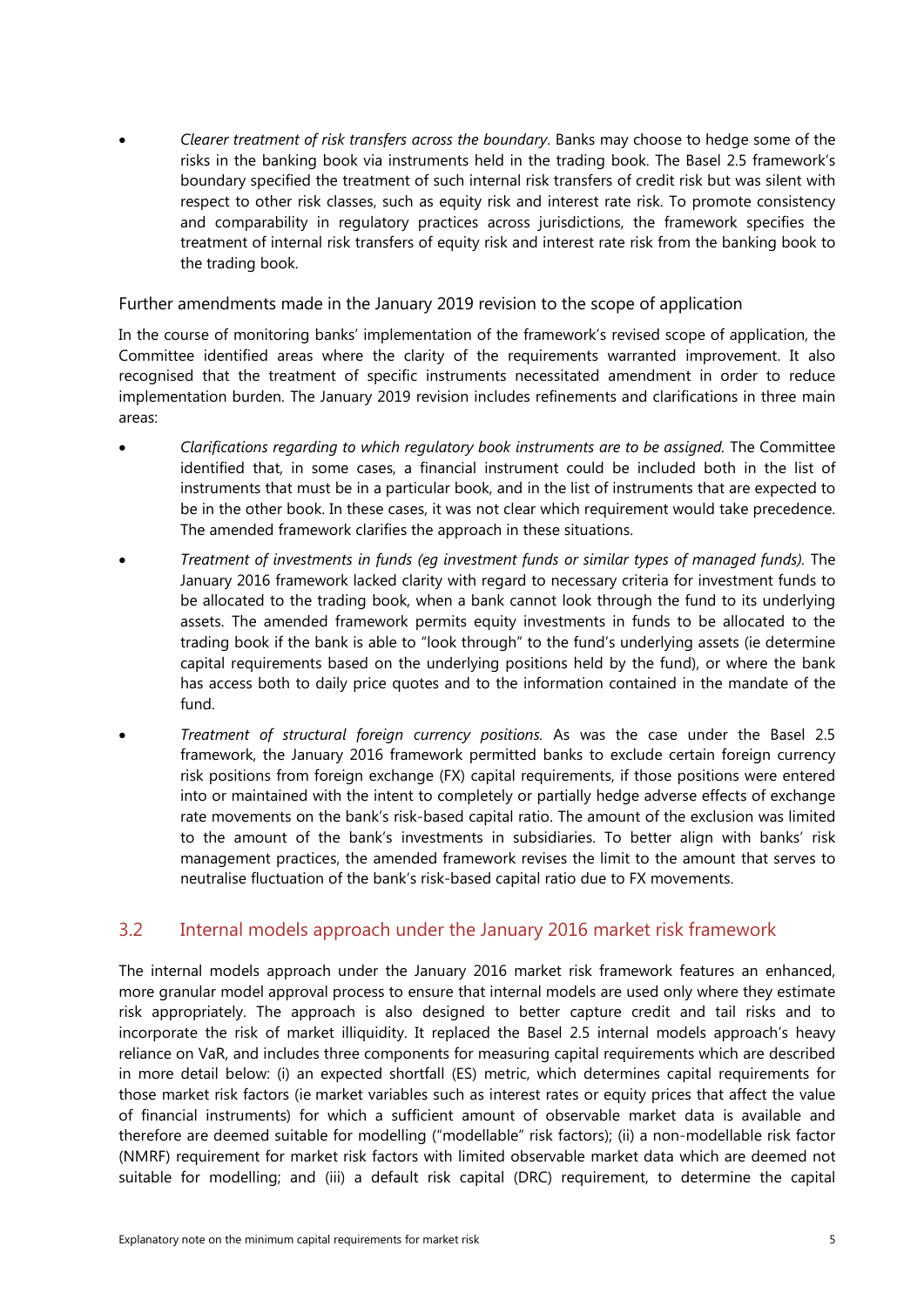requirements associated with default risk for credit and equity positions. The overall internal models approach capital requirement is calculated as the simple sum of the capital requirement for each of the three components.

#### <span id="page-9-0"></span>(i) Enhanced model approval process

Under the revised framework, model approval is granted at the level of banks' trading desks. This is in contrast to the Basel 2.5 framework, which determined supervisory approval/removal of internal models at the bank-wide level. The revised framework's granular, desk-level approach makes it easier for supervisors to disallow the use of internal models for particular trading desks for which risks are not adequately captured by a bank's internal model, without causing a sudden change or cliff effect in overall capital requirements.

The validation tests that banks' models must pass on an ongoing basis have also been enhanced. To use internal models to determine capital requirements, a trading desk's internal model must pass two tests:

- *Profit and loss attribution*. A test to determine whether the internal model comprehensively measures the risks that drive the daily profits and losses (P&L) of the trading desk.
- *Backtesting*. A test to determine if the risk estimated by the internal model is sufficiently conservative to cover observed trading losses.

Trading desks with internal models that fail these tests must use the standardised approach.

<span id="page-9-1"></span>(ii) New type of internal model to capture tail risk and market illiquidity: expected shortfall

The revised internal models approach replaces VaR and stressed VaR with a single ES metric that is calibrated to a period of significant market stress. Two features of this new metric address deficiencies in the Basel 2.5 framework:

• ES captures the tail risks that are not accounted for in the existing VaR measures. While VaR calculates the maximum potential loss at a certain confidence level (eg a 97.5% VaR measures a loss that is expected to be exceeded only 2.5% of the time), ES calculates the average loss above a certain confidence level (eg a 97.5% ES measures the average of the worst 2.5% of losses).<sup>[8](#page-9-2)</sup>

<span id="page-9-2"></span><sup>8</sup> In other words, whereas VaR calculates the losses at a single cut-off point in the distribution (eg 97.5%), ES looks at the average of any loss that exceeds the cut-off point in the distribution. Therefore, if the same cut-off point is used for VaR and for ES, the value of ES will be higher than the value of VaR. The difference between ES and VaR outcomes increases in cases of fat-tailed distributions. In the revised market risk framework, the 97.5th percentile ES is roughly equivalent to the 99th percentile VaR used in Basel 2.5.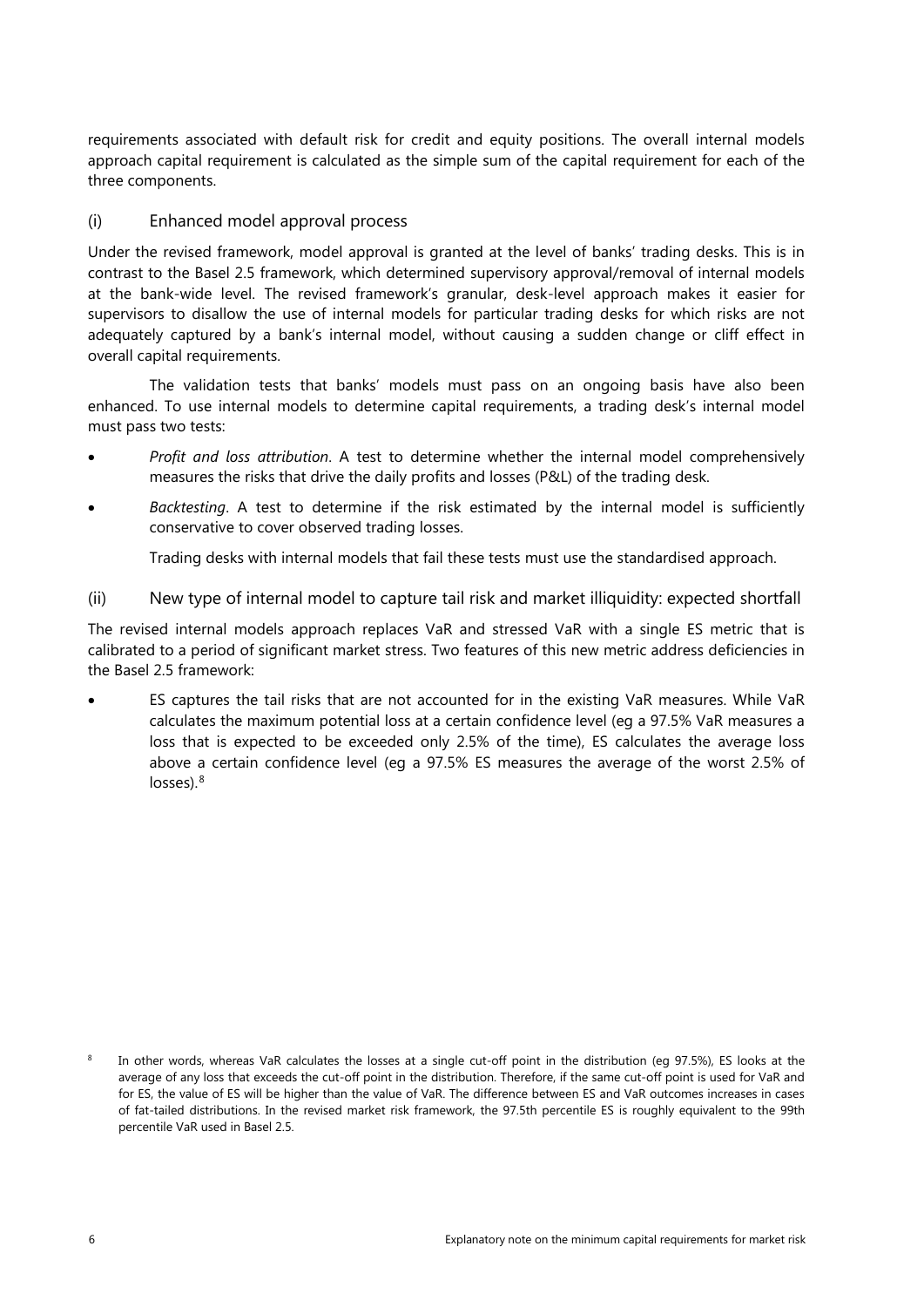



• To recognise the risk of market illiquidity, the ES measure prescribes different liquidity horizons for different risk factors. In this context, "liquidity horizon" is defined as the time required to exit a position or to hedge a risk factor without materially affecting market prices under stressed market conditions. The ES measure calculates the loss that a bank might suffer over the specified liquidity horizon in a period of market stress – the measure will thus tend to calculate higher capital requirements for less liquid risk factors.

Finally, the revised internal models approach limits the amount of diversification benefit assumed in determining capital requirements. The total ES capital requirement is calculated as the average of: (i) an "unconstrained" ES calculation, with diversification benefits recognised across all risk classes (eg across interest rate, equity, FX, commodity and credit spread risks); and (ii) a simple sum of separate ES calculations for each risk class, in which no diversification benefit across risk classes can be recognised.

#### <span id="page-10-0"></span>(iii) Limits on the modelling of illiquid and unobservable risk factors

The Basel 2.5 internal models approach allowed banks to model all risks inherent in their trading portfolio. The revised framework recognises that there is significant uncertainty in modelling risks for which there are limited observable historical market data, and prevents banks from modelling those risks. Risk factors (eg FX rates or equity prices) that do not have sufficient observable market data are deemed to be non-modellable (ie NMRFs). NMRFs are excluded from the ES calculation; instead, the capital requirement for each NMRF is determined by means of a stress test.

<span id="page-10-1"></span>(iv) Revised treatment of default risk

The Basel 2.5 IRC model for default and migration risk is replaced by a DRC model that focuses exclusively on default risk. The longer liquidity horizons used in the ES measure allow it to incorporate migration risk, but default risk requires separate measurement. To address one of the main observations from the Committee's review of variability of market risk-weighted assets – that IRC models were a material source of unwarranted variation due to the flexibility banks were afforded in the way they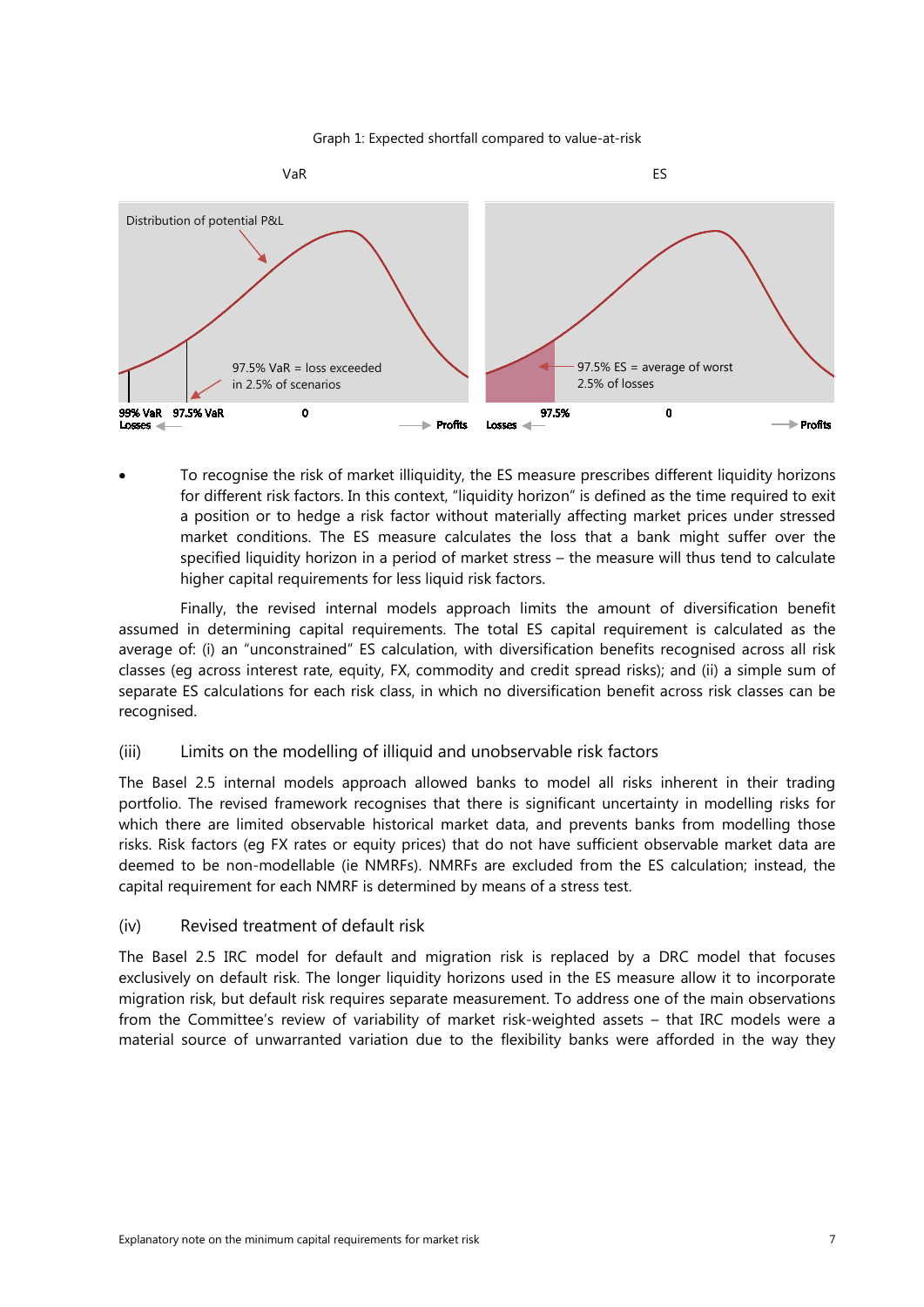calibrated the model<sup>[9](#page-11-1)</sup> – under the revised framework, the DRC model requirement limits the choices banks can make when building the model, and requires all equity positions to be included in its scope.<sup>[10](#page-11-2)</sup>

<span id="page-11-0"></span>Further amendments made in the January 2019 revision for the internal models approach

The Committee's monitoring following the January 2016 publication identified aspects of the internal models approach that posed significant implementation challenges – in particular, the design of the profit and loss attribution test. In addition, as banks began to investigate the range of risk factors deemed non-modellable under the framework, some risk factors that appeared amenable to modelling failed the conditions, and the impact of the NMRF framework was significantly greater than had originally been estimated. The January 2019 revisions do not change the overall structure of the internal models framework, but introduce targeted changes to address these issues.

- *Revised P&L attribution (PLA) test metric and failure consequence.* The revisions introduce new PLA test metrics to better differentiate well performing models from poorly performing models. To reduce potential cliff effects in capital requirements, the consequence of failing the test has also been revised from the previous binary pass or fail outcome to a "traffic light" approach with an intermediate "amber zone". Trading desks in the "amber zone" may continue to use the internal models approach but will be subject to a capital surcharge. Trading desks that materially fail the test are determined to be in the "red zone" and must use the standardised approach.
- *Revised NMRF conditions and capitalisation approach*. A number of revisions have been made to reduce the conservatism and operational burden of this element of the framework.
	- (a) The quantitative conditions for a risk factor to be eligible for modelling have been amended to include risk factors that have sufficient liquidity but may experience extended periods during which there is limited trading (eg agricultural commodities). For example the requirement of no more than a 30-day gap between real price observations has been replaced by a requirement of a minimum of four real price observations in a 90-day period. Where a risk factor fails this risk factor eligibility test, it may still be considered eligible for modelling if there are a minimum of 100 real price observations in the previous 12 months. In both cases banks are permitted to count only one real price observation per day.
	- (b) The calculation of the stressed loss for each NMRF has been simplified to reduce operational burden. The January 2016 framework required banks to identify a separate stress period for each NMRF for the calculation of stressed loss. The amended framework allows banks to use a common stress period for all risk factors relevant to a particular risk class (eg all interest rate risk factors). The period over which the loss should be calculated has been amended to be the same as the liquidity horizon specified for the ES measure, with a floor of 20 days.
	- (c) The aggregation approach to calculating the overall NMRF capital requirement incorporates additional, but limited, diversification benefits. No diversification benefit was recognised among NMRFs under the January 2016 framework other than for particular types of credit risk factors – this led to an overly conservative level of NMRF capital requirements.

<span id="page-11-1"></span><sup>9</sup> Basel Committee on Banking Supervision, *Regulatory consistency assessment programme (RCAP)* – *Analysis of risk-weighted assets for market risk*, January 2013[, www.bis.org/publ/bcbs240.pdf.](https://www.bis.org/publ/bcbs240.pdf)

<span id="page-11-2"></span> $10$  Under IRC, banks had the option (subject to supervisory approval) to include equity positions.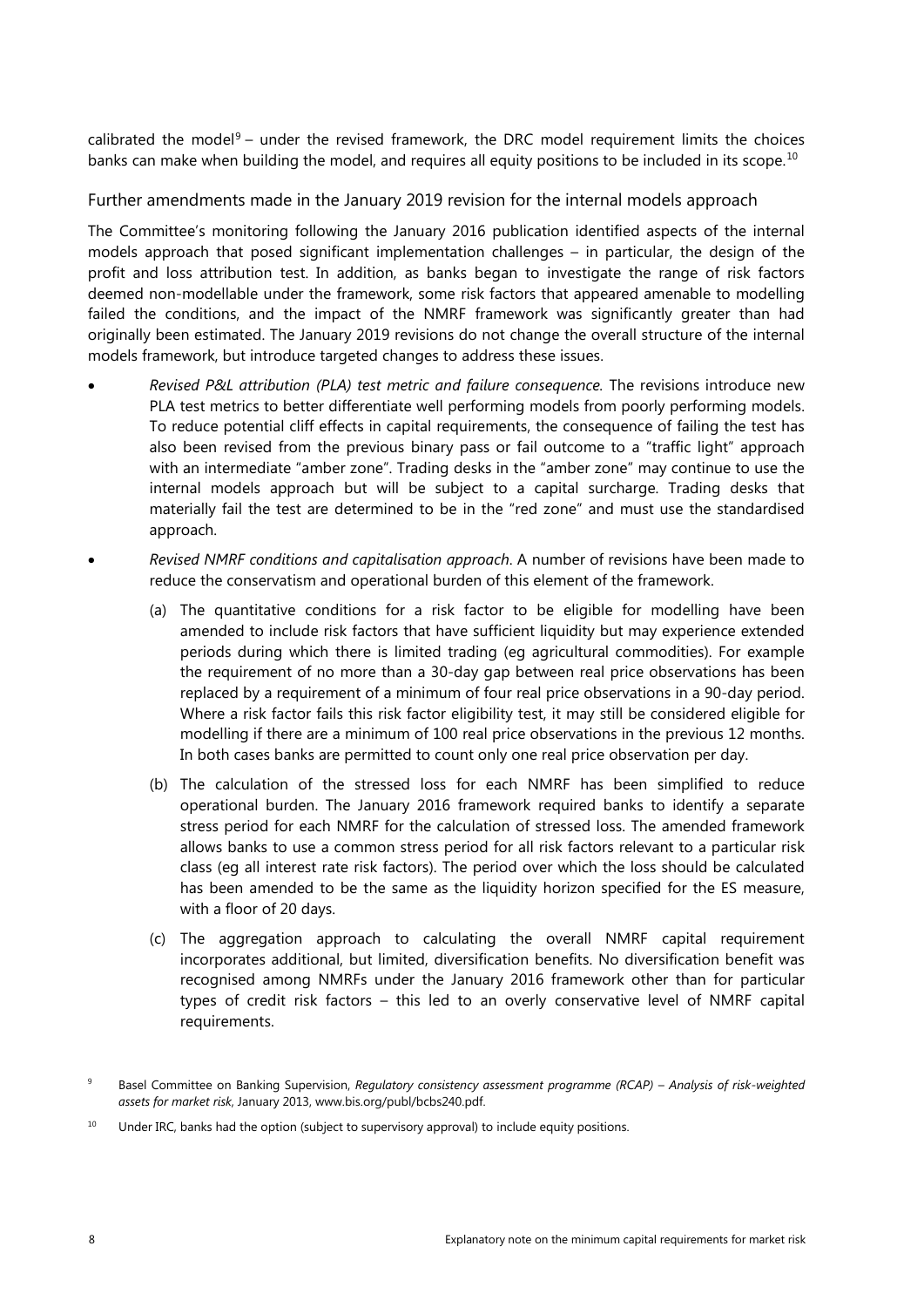(d) The amended framework clarifies the qualitative conditions for eligible risk factors to be considered modellable, introducing a set of principles that banks must apply to the data used to model risk factors that have passed the risk factor eligibility test.

#### <span id="page-12-0"></span>3.3 Standardised approach under the January 2016 market risk framework

The revised standardised approach is designed to be more risk-sensitive than the Basel 2.5 framework (in which the standardised approach was largely unchanged from the version introduced in 1996). It has three components (shown in Graph 2), the sum of which determines the overall capital requirement: (i) sensitivities-based method; (ii) standardised default risk capital requirement; and (iii) residual risk addon.



Graph 2: Structure of the revised market risk framework standardised approach

The Annex sets out a number of worked examples to illustrate the mechanics of key elements of the revised standardised approach.

#### <span id="page-12-1"></span>(i) Sensitivities-based method

The core component of the revised standardised approach is the sensitivities-based method*.* Conceptually, the method is similar to a stress test – the capital requirement is based on the loss a bank estimates it would suffer under a defined stress scenario. It relies on "sensitivities" as the main input to the calculation. A "sensitivity" is the change in the value of an instrument given a small movement in a risk factor that affects the instrument's value. For example, banks are required to calculate the change in value of their financial instruments if there was a 1 basis point move in interest rates.

The framework specifies:

- A set of risk factors which are considered to be the main market variables that affect the value of banks' trading portfolios. Similar risk factors are grouped together into "buckets" (eg for equities, buckets are defined by industrial sector). Banks calculate the sensitivity of their trading book portfolio to movements in the value of each of the risk factors.
- Risk weights to be applied to those risk factors. Risk weights have been calibrated to stressed market conditions to ensure a calibration aligned with the internal models approach. Banks must scale up their "sensitivities" to each risk factor based on the prescribed risk weight to estimate how much value the portfolio would lose if a shock was to happen to the risk factor.
- A methodology for aggregating the losses calculated for each risk factor shock to determine the loss for the scenario at the portfolio level. In order to ensure a level of risk sensitivity, the aggregation method recognises a degree of diversification benefit between risk factor-level losses (applying different levels of assumed correlation between shocks applied to risk factors in the same buckets and those in different buckets).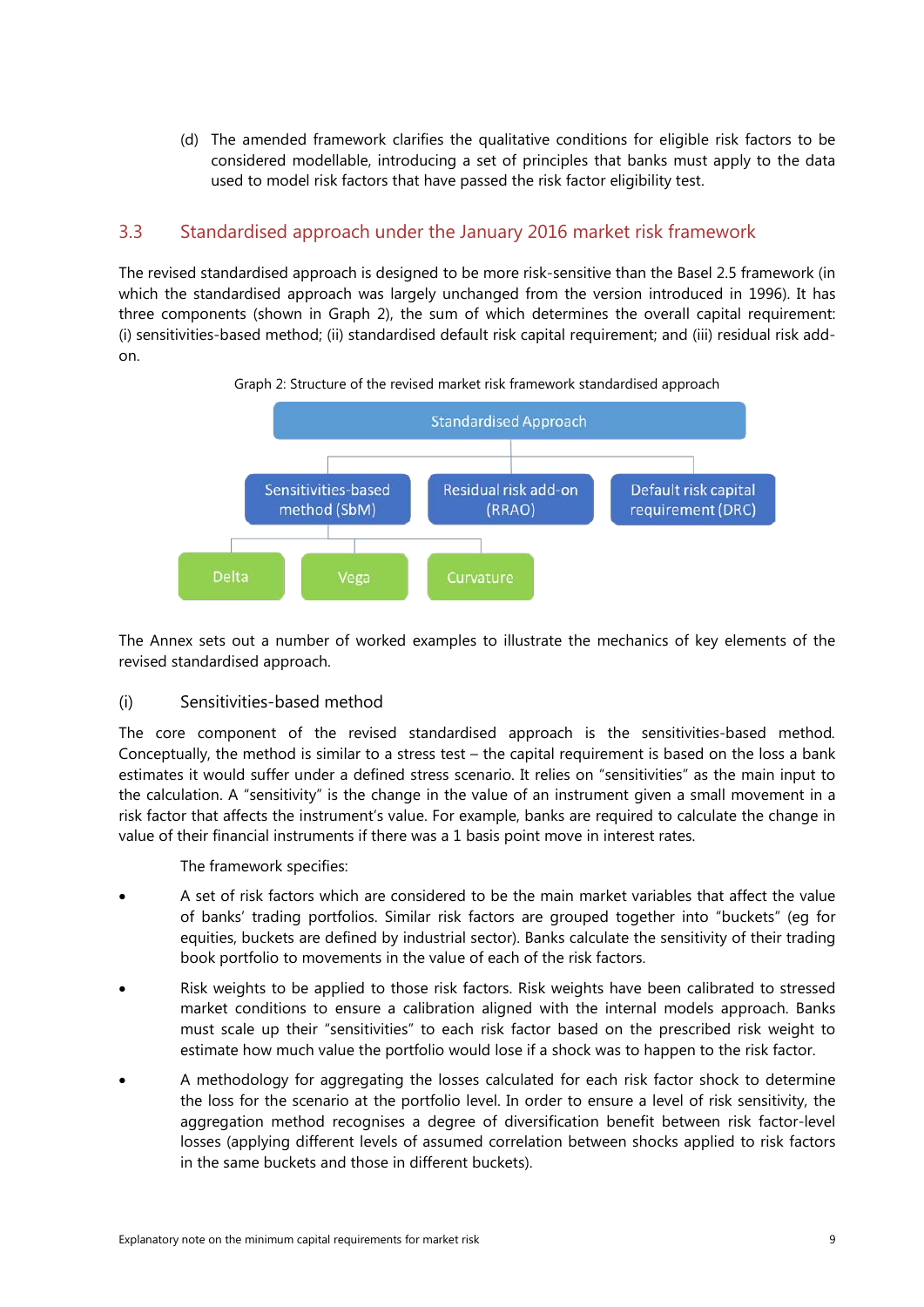The above steps are applied separately for three different types of risk and added as a simple sum to calculate the sensitivities-based method capital requirement:

- Delta risk the potential loss due to a small change in price of an equity or commodity, or a small change in an interest rate, credit spread, or FX rate.
- Vega risk  $-$  the potential loss due to a change in the implied volatility of an option (for instruments that feature optionality).
- Curvature risk the potential incremental loss beyond delta risk when large movements occur in risk factors of instruments that feature optionality.

To address the risk that correlations in the movement of risk factors can fluctuate in periods of financial stress, sensitivities are aggregated three times, assuming high, medium and low correlations between risk factor shocks. Capital requirements are calculated separately for each of the seven regulatory risk classes<sup>[11](#page-13-3)</sup> under each correlation scenario and the risk class-level capital requirements are aggregated as a simple sum. The total capital requirement is the largest of the capital requirements across the three correlation scenarios.

#### <span id="page-13-0"></span>(ii) Standardised default risk capital requirement

The standardised default risk capital requirement ("standardised DRC") allocates all credit and equity positions to default risk bucket categories (eg categories for non-securitisation exposures include corporates, sovereigns and local governments/municipalities). Within each default risk bucket, the DRC requirement is calculated based on the default risk weight (based on credit rating) and the estimated loss that each position would experience in the event of a default.

<span id="page-13-1"></span>(iii) Residual risk add-on

The final component of the revised standardised approach is the residual risk add-on*.* This provides a simple, conservative capital requirement for any other risks not addressed by the main risk factors included in the sensitivities-based method or standardised DRC requirement. The residual risk add-on is the simple sum of gross notional amounts of instruments with residual risks, multiplied by a risk weight of 1.0% for instruments with an exotic underlying (eg weather derivatives) or 0.1% for instruments with other residual risks (eg complex derivatives such as barrier options).

<span id="page-13-2"></span>Further amendments made in the January 2019 revision to the standardised approach

The Committee's monitoring of the implementation and impact of the revised standardised approach highlighted areas where the approach to measuring risk factor losses, and their aggregation, was too high in relation to the actual risk. In addition, the Committee identified a number of areas where the approach could be simplified to reduce its operational burden. The January 2019 revisions include the following changes to the sensitivities-based method:

Under the FX risk class, the scope of currency pairs that are considered liquid, and are therefore subject to lower risk weights, has been broadened. The overall approach to FX risk has also been amended so that banks, subject to supervisory approval, may calculate FX risk with respect to the currency in which they manage their trading business (their "base currency")

<span id="page-13-3"></span><sup>&</sup>lt;sup>11</sup> Risk classes are interest rate risk, equity risk, FX risk, commodity risk, credit spread risk (non-securitisations), credit spread risk (securitisations – non correlation trading portfolio) and credit spread risk (securitisations – correlation trading portfolio).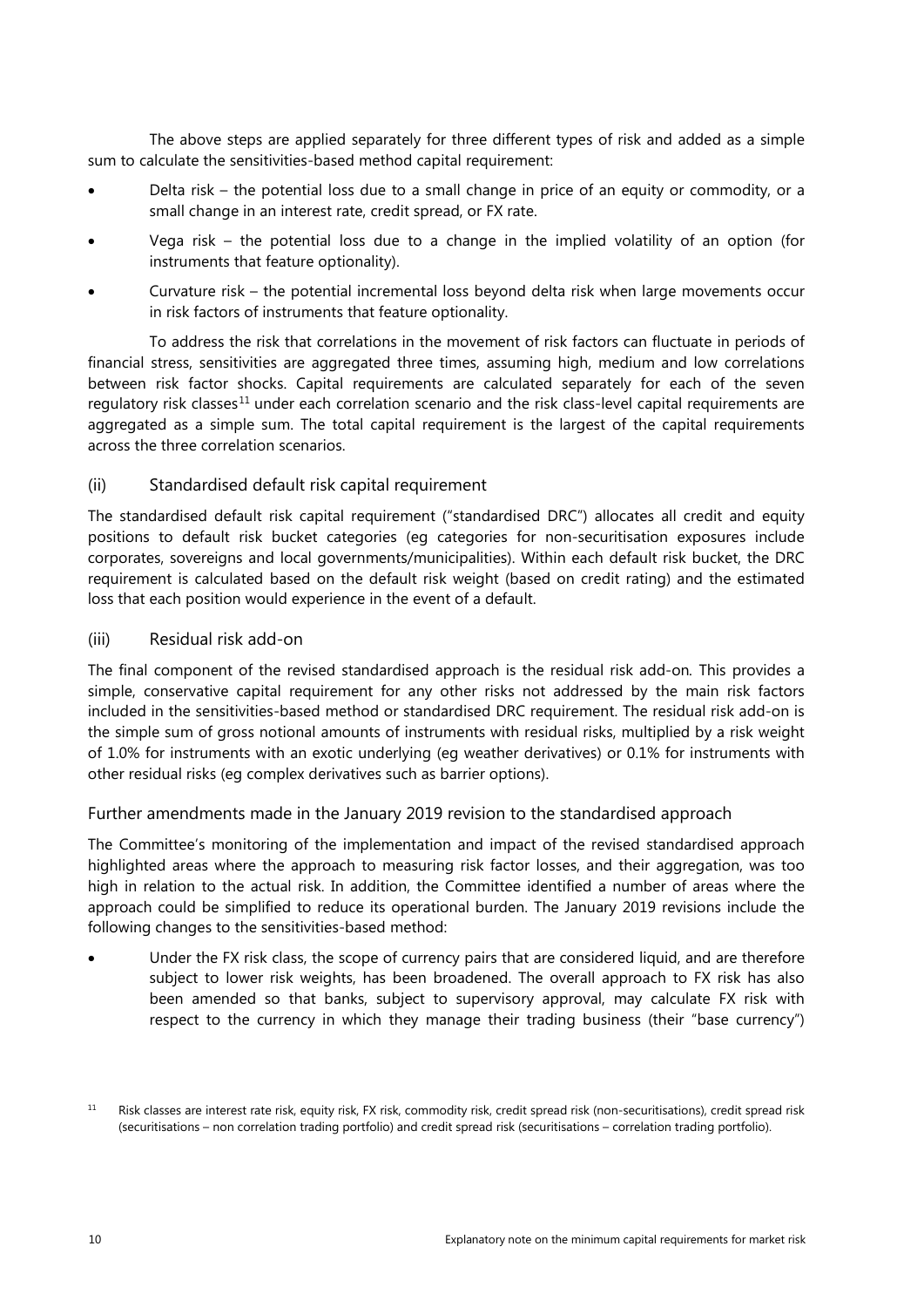rather than with respect to their reporting currency. A worked example of this approach is included in the Annex.

- The equity risk and the credit spread risk classes have been enhanced, with new "index" buckets for equity and credit spread risks introduced to provide a simple approach that does not require the identification of each underlying position in an index to calculate the capital requirements for equity and credit indices.
- The calculation of curvature risk capital requirements for options has been modified to (i) apply consistent shocks to similar risk factors; (ii) address double-counting of FX risk for certain instruments; and (iii) remove a potential cliff effect in the aggregation formula for capital requirements. The scope of the curvature risk calculation has been broadened to allow banks to include bonds and other instruments without optionality when curvature risk is managed holistically across options and other instruments.
- With regard to the aggregation of risk sensitivities, the "low correlations" scenario has been modified to ensure it does not produce unrealistically low correlations for risk factors that are considered to be highly correlated in stressed market conditions.

Finally, to ensure that the overall level of capital requirements resulting from the revised standardised approach remains broadly consistent with the Committee's original expectation, the Committee has reduced the risk weights for general interest rate risk (by 30%) and FX risk (by 50%). Adjustments have also been made to risk weights for the credit spread risk of high-yield sovereign bonds and covered bonds.

#### <span id="page-14-0"></span>3.4 Simplified alternative to the standardised approach

The standardised approach included in the January 2016 framework was developed to provide a risksensitive approach for banks that do not require a modelled treatment for market risk, to serve as a credible fallback to the internal models approach (IMA) and to facilitate transparent, consistent and comparable reporting of market risk across banks and jurisdictions.

However, the Committee recognises that the sophistication of the revised standardised approach's sensitivities-based method may pose implementation challenges for some banks that have relatively small or non-complex trading portfolios.

For those banks, the current Basel 2.5 standardised approach will be retained as a simplified alternative to the revised standardised approach, subject to the application of specified scalars to ensure a sufficiently conservative calibration of capital requirements for these banks. The scalars per risk class are set at: 1.3 for interest rate risk; 3.5 for equity risk; 1.9 for commodity risk; and 1.2 for FX risk. As the scalars are multiplied by the capital requirement calculated under the Basel 2.5 framework, the scalar of 1.3 for the interest rate risk means a 30% increase in capital requirements relative to Basel 2.5.

#### <span id="page-14-1"></span>4. Impact assessment

The overall calibration of the framework is based on a limited set of data provided by banks, due to the challenges banks face in establishing systems to assess all aspects of the revised framework prior to its implementation.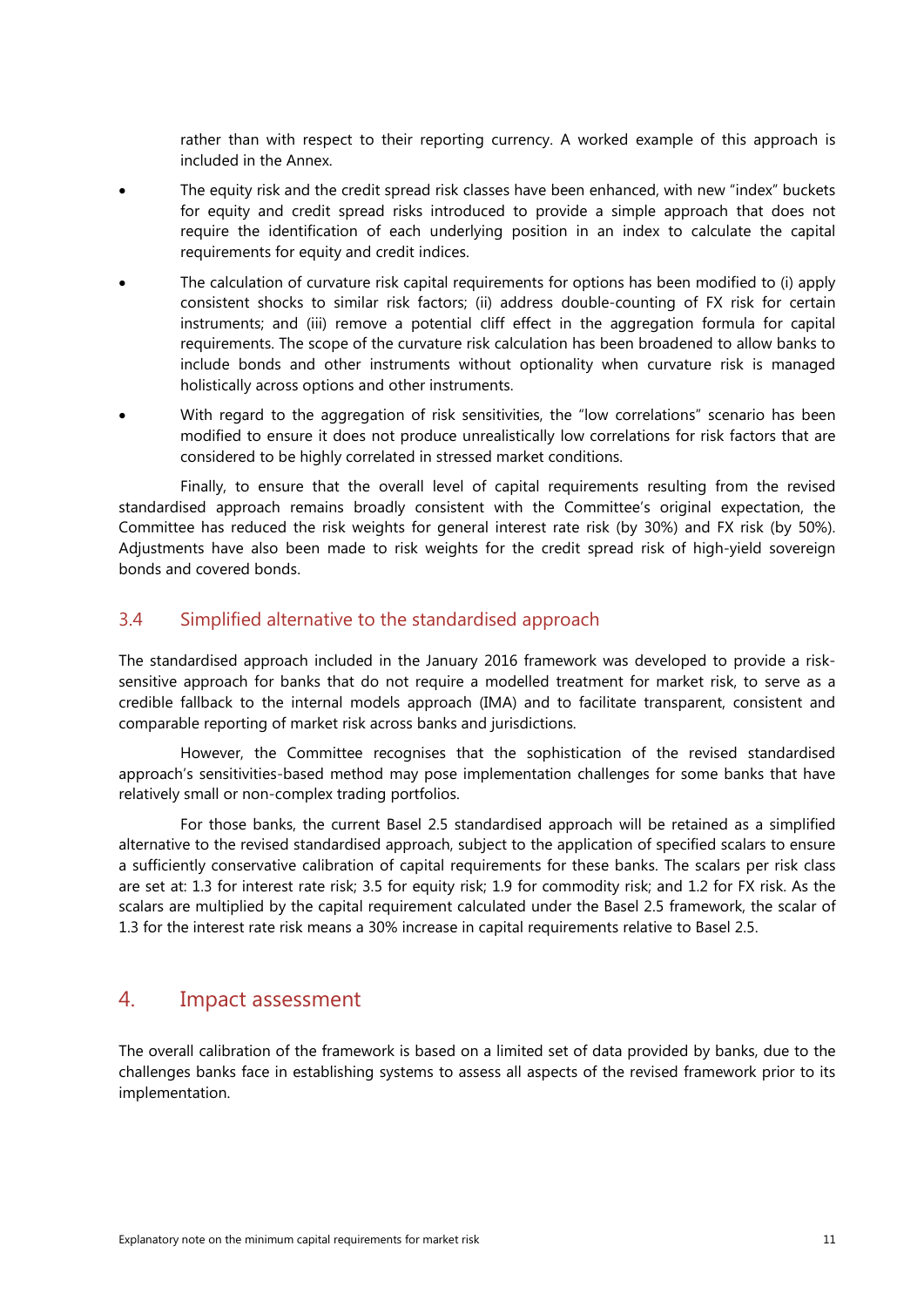The data used for the analysis below on the impact of the amended market risk framework<sup>[12](#page-15-0)</sup> were adjusted to the extent possible to account for the amendments to the framework that are described in Section 3 of this note. However, they are subject to the following limitations. For the standardised approach, the amendments associated with the double-counting of FX curvature risk and the "base currency" approaches have not been captured in this impact analysis given that data of sufficient granularity to measure their impact have not been collected by the Committee. For both amendments, the Committee expects that their impact will result in reductions to FX risk capital requirements relative to the impact analyses set out below. For the internal models approach, the analysis assumes that the scope of model permissions remains unchanged, which means that it ignores (i) the potential for banks to change the scope of trading desks that use models and (ii) the potential consequences of trading desk-level backtesting and the PLA test results. To reflect the potential impact of amendments to the NMRF capital requirement, the analysis replaces the amount of NMRF capital requirement as reported by each bank with the median value reported within the sample of banks. This amount has then been reduced by 60% to reflect the expected amount by which NMRF capital requirements will change owing to amendments to the framework.

To put the impact analyses in context, based on Basel III monitoring quantitative impact study (QIS) data provided by banks as of end-December 2017, market risk weighted assets (RWAs) account for 4.0% of total RWAs for Group 1 banks and 2.2% for Group 2 banks. The average share for Group 1 banks and G-SIBs is at a similar level as it was at end-June 2011. However, as can be seen in the right panel of Graph 3, Group 1 banks (and, in particular, the G-SIBs among them) experienced a significant peak in market RWAs as a share of total RWAs at the end of 2011 as a result of financial market stress; the share of market RWAs has gradually decreased between the end of 2011 and the end of 2017.

<span id="page-15-0"></span>As noted in the Committee's report on the end-December 2017 Basel III monitoring exercise, QIS data for market risk represent best efforts and are less robust than in other areas of the Committee's Basel III monitoring exercise owing to the large number of trading positions at individual banks that require, and will require, numerous manual adjustments until systems reflecting the revised minimum capital requirements for market risk are available. See Basel Committee on Banking Supervision, *Basel III Monitoring Report*, October 2018, [www.bis.org/bcbs/publ/d449.pdf.](https://www.bis.org/bcbs/publ/d449.pdf)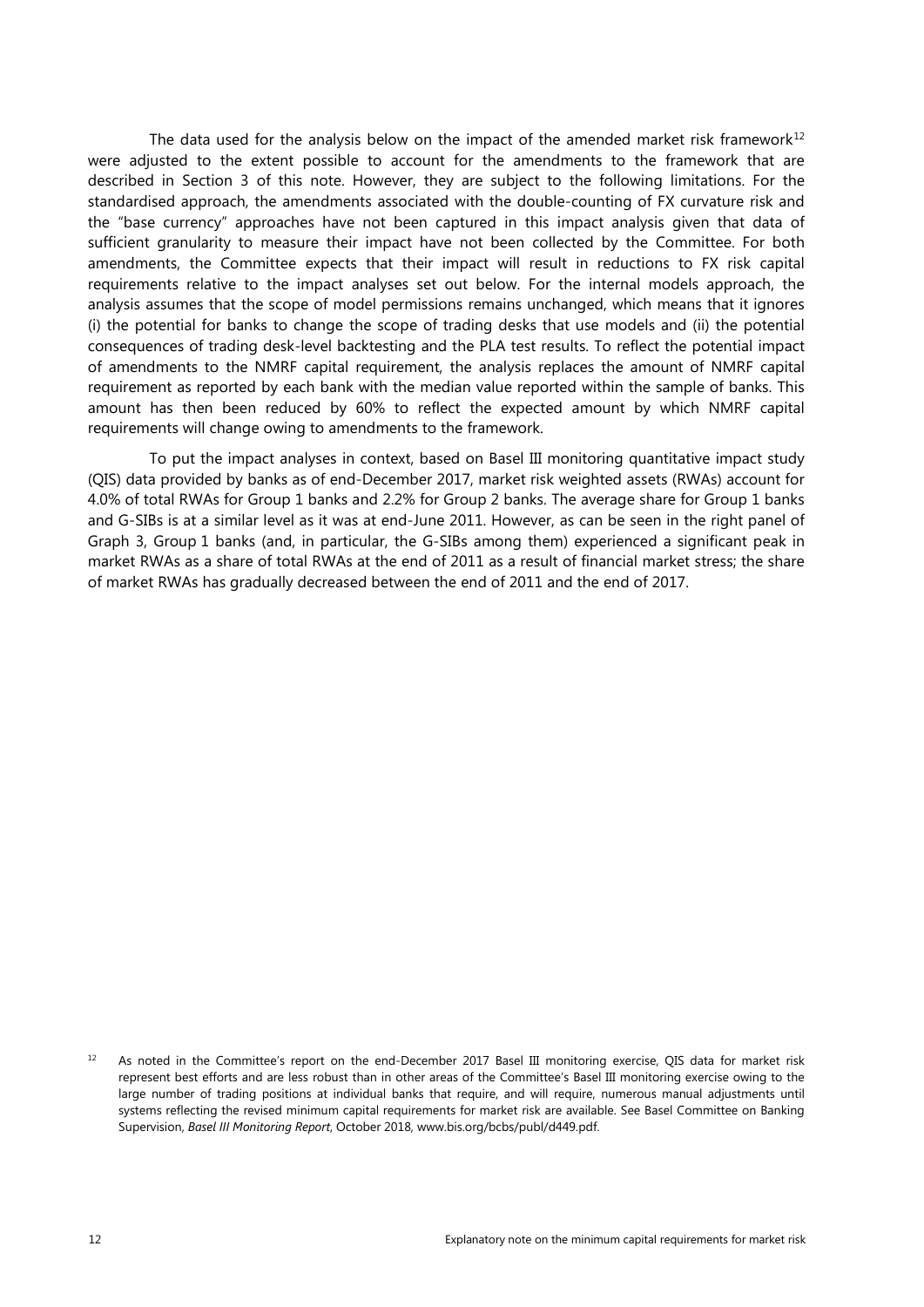

#### Share of market risk RWAs in total RWAs under the current rules Graph 3

 $1$  The median value is represented by a horizontal line, with 50% of the values falling in the 25th to 75th percentile range shown by the box. The upper and lower end points of the vertical lines generally show the range of the entire sample. The dots represent weighted averages.

Sample for distribution includes 93 Group 1 banks, 30 G-SIBs, 85 Group 2 banks, and the consistent sample of banks for the development over time includes 36 Group 1 banks, 14 G-SIBs, 20 Group 2 banks.

Source: Basel Committee on Banking Supervision.

For the sample of banks included in the impact analyses below, Table 1 shows the share of market RWAs as a proportion of total RWAs based upon the Basel 2.5 framework, the January 2016 framework excluding the January 2019 amendments (2016 FRTB), and the amended framework (2019 FRTB). Overall, as of end-December 2017, based on the 2019 amended framework, market RWAs would account for 5.3% of total RWAs on average, $^{13}$  $^{13}$  $^{13}$  compared with 4.4% under the Basel 2.5 framework and 7.2% under the original January 2016 framework.

| Share of market risk-weighted assets as a percentage of<br>total Basel III risk-weighted assets based on end-December 2017 data |                     |           |           |              |  |  |  |
|---------------------------------------------------------------------------------------------------------------------------------|---------------------|-----------|-----------|--------------|--|--|--|
| All banks, in percent<br>Table 1                                                                                                |                     |           |           |              |  |  |  |
|                                                                                                                                 | Basel 2.5 framework | 2016 FRTB | 2019 FRTB | No. of banks |  |  |  |
| Total                                                                                                                           | 4.4                 | 7.2       | 5.3       | 37           |  |  |  |
| Source: Basel Committee on Banking Supervision.                                                                                 |                     |           |           |              |  |  |  |

The distribution of impact on the share of market risk capital requirements across the sample of banks is illustrated in Graph 4.

<span id="page-16-0"></span><sup>13</sup> The difference in the share of market risk capital requirement under the January 2016 framework between the Basel III Monitoring Report (October 2018) and this note stems from the smaller size of the sample used for this analysis – banks that did not contribute granular data to assess the impact of amended framework are not included.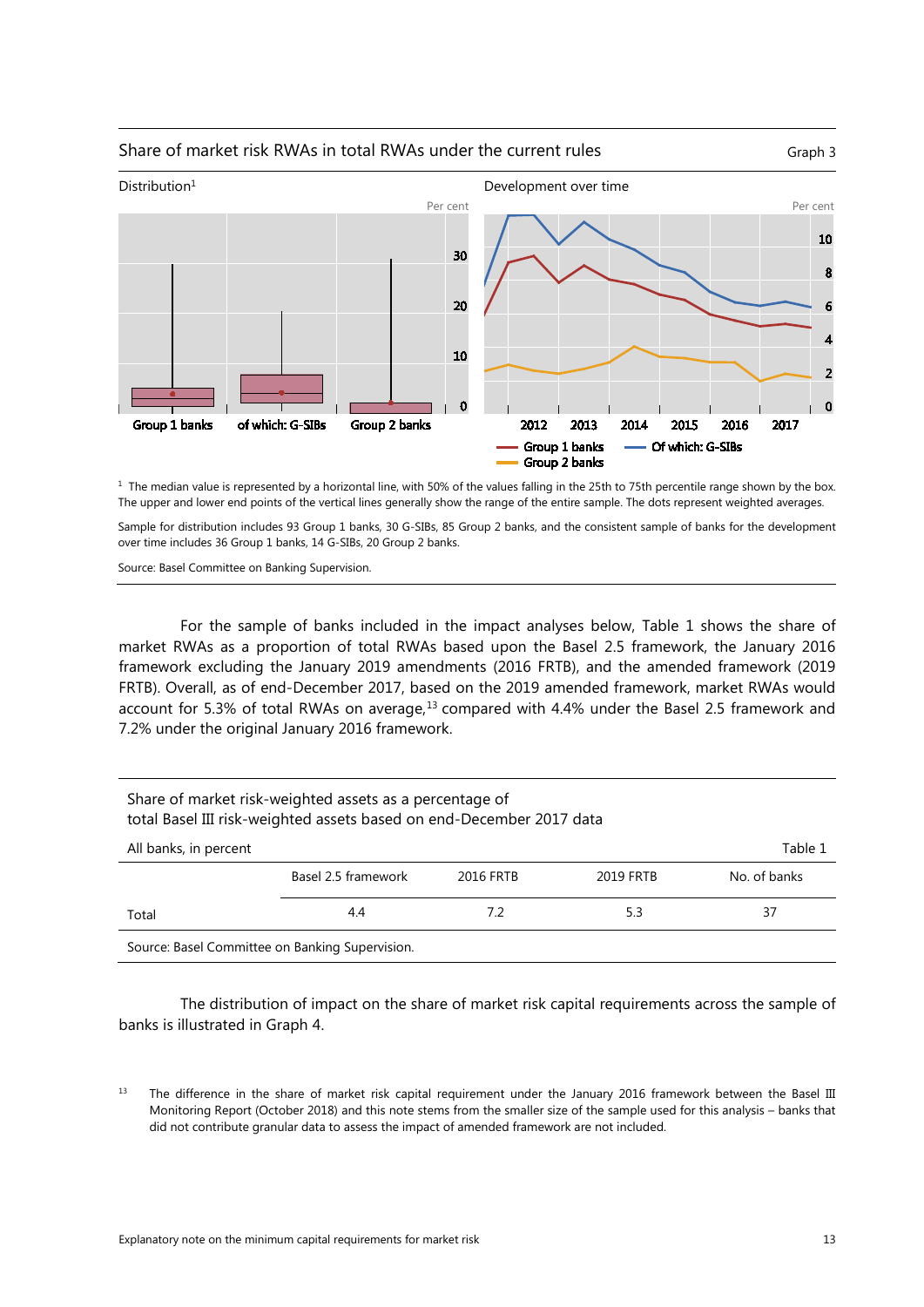#### Estimated change in share of total market risk-weighted assets as a percentage of total Basel III risk-weighted assets based on December 2017 data



Compared with the Basel 2.5 framework, the amended framework is estimated to result in a median increase of 16%, and a weighted average increase of 22% in market risk capital requirements (Table 2). The expected impact on banks that exclusively use the standardised approach is a 40% increase for the median bank and a 30% increase on a weighted average basis, while the expected impact on banks that use the internal models approach is a 5% increase for the median bank and a 20% increase on a weighted average basis.

#### Estimated changes in market risk capital requirement under the amended framework compared with the Basel 2.5 framework

| All banks, in percent                           |                 |        |                 |                     | Table 2     |  |
|-------------------------------------------------|-----------------|--------|-----------------|---------------------|-------------|--|
|                                                 | 25th percentile | Median | 75th percentile | Weighted<br>average | No of banks |  |
| Total                                           | $-19.3$         | 16.4   | 58.1            | 21.7                | 40          |  |
| Source: Basel Committee on Banking Supervision. |                 |        |                 |                     |             |  |

Table 3 sets out the ratio of market risk capital requirements under the revised standardised approach relative to capital requirements under the revised internal models approach. In practice, the ratio for the FX risk class is expected to be lower given that these estimates, as noted above, do not account for all amendments to the standard.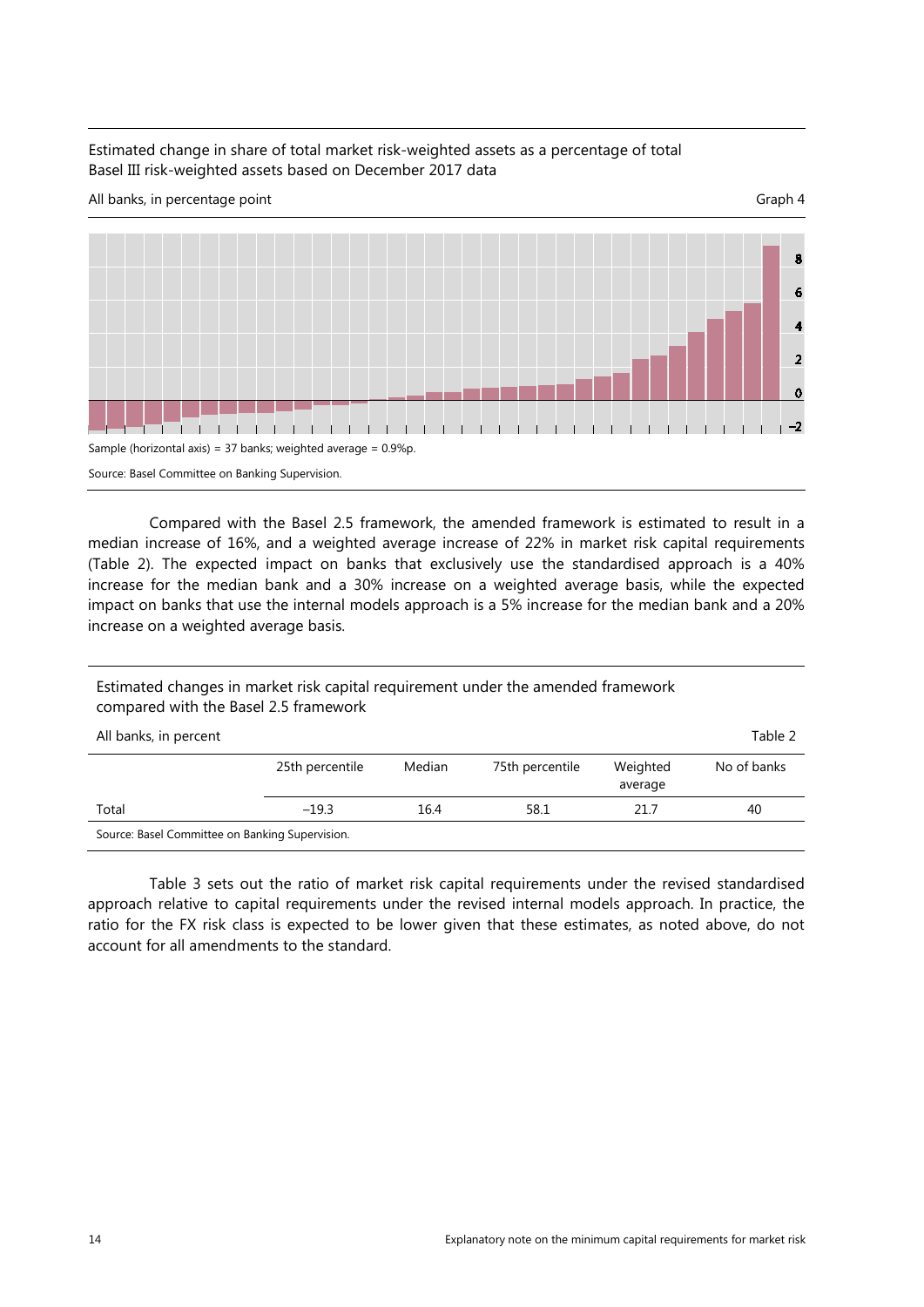| IMA banks, breakdown by risk class              |        | Table 3     |
|-------------------------------------------------|--------|-------------|
|                                                 | Median | Sample size |
| General interest rate risk                      | 1.5    | 31          |
| Credit spread risk: non-securitisations         | 1.1    | 24          |
| Equity risk                                     | 1.8    | 24          |
| Commodity risk                                  | 1.6    | 22          |
| Foreign exchange risk                           | 2.2    | 31          |
| Source: Basel Committee on Banking Supervision. |        |             |

Estimated capital requirements under the amended standardised approach relative to capital requirements under the amended internal models approach (non-securitisation exposures)

Table 4 shows the distribution of capital impacts for banks that could use the simplified alternative to the standardised approach. Based on a sample of 13 banks that currently use only the standardised approach to determine market risk capital requirements, the market risk capital requirement would be expected to increase 43% for the median bank (57% on a weighted average basis). The Committee notes, however, that the banks included in this sample may not be representative of those banks that ultimately would be permitted by their supervisors to use the simplified alternative. As noted above, the simplified alternative is intended to be used only by banks with smaller and less complex trading book positions. Banks of this nature may not be well represented in the sample of banks from which QIS data are collected.

#### Estimated capital impact of simplified standardised approach relative to Basel 2.5 standardised approach

| SA-only banks, in per cent                      |                 |        |                 |                     | Table 4     |
|-------------------------------------------------|-----------------|--------|-----------------|---------------------|-------------|
|                                                 | 25th percentile | Median | 75th percentile | Weighted<br>average | No of banks |
| Total                                           | 34.7            | 42.5   | 96.2            | 57.4                | 13          |
| Source: Basel Committee on Banking Supervision. |                 |        |                 |                     |             |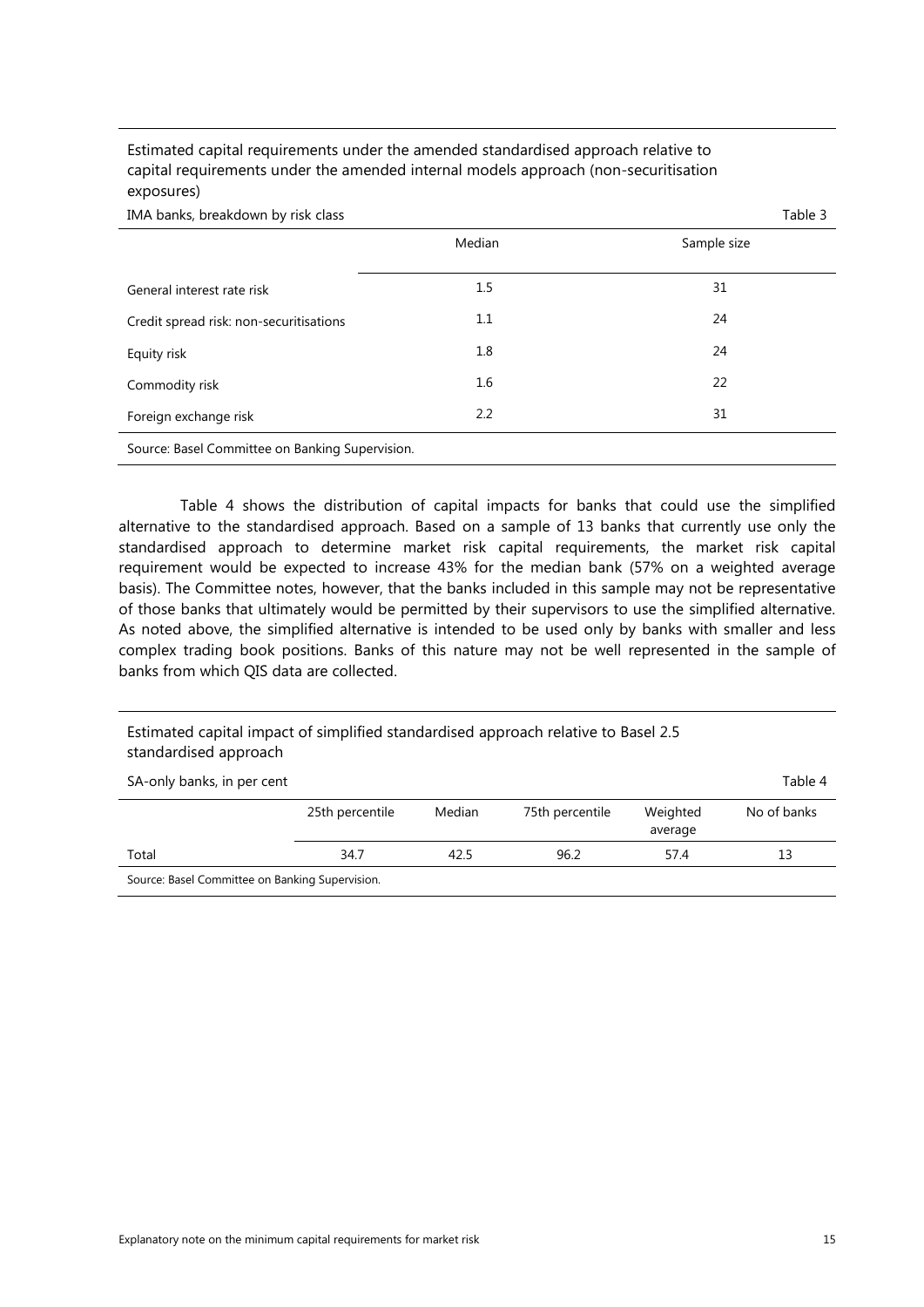# <span id="page-19-0"></span>Annex: Examples of the application of the standardised approach

This Annex provides worked examples of the key elements of the standardised approach. Worked examples 1 and 2 illustrate the core calculation mechanics of the sensitivities-based method and of the default risk capital requirement. Worked example 3 illustrates the application of a newly introduced feature of the standardised approach – the base currency approach.

# <span id="page-19-1"></span>Worked example 1 – Sensitivities-based method for delta risk and the default risk capital requirement

This example demonstrates the calculation of capital requirements for a portfolio of equities. A bank uses USD as its reporting currency and has a portfolio containing the three equities described in Table A1.1. The portfolio does not contain any options, so the elements of the standardised approach that must be calculated are the sensitivities-based method delta risk capital requirement and the standardised default risk capital (DRC) requirement.

| Equities portfolio |                                                    |                 |                    |                    |                                             |
|--------------------|----------------------------------------------------|-----------------|--------------------|--------------------|---------------------------------------------|
| Issuer             | Sector                                             | Market<br>value | Sensitivity<br>(a) | Risk weight<br>(b) | Weighted<br>sensitivity<br>$(a) \times (b)$ |
| Telco A            | Telecommunications<br>(equity risk class bucket 6) | <b>USD 200m</b> | <b>USD 200m</b>    | 35%                | $USD$ 70 $m$                                |
| Telco B            | Telecommunications<br>(equity risk class bucket 6) | $USD - 100m$    | $USD - 100m$       | 35%                | $USD - 35m$                                 |
| Finco C            | <b>Financials</b><br>(equity risk class bucket 9)  | <b>USD 100m</b> | <b>USD 100m</b>    | 70%                | USD 70m                                     |

#### <span id="page-19-2"></span>1. Delta risk capital requirement

The Graph A1 below provides an overview of the calculation steps for the delta risk capital requirement.

Graph A1: Steps for delta risk capital requirement

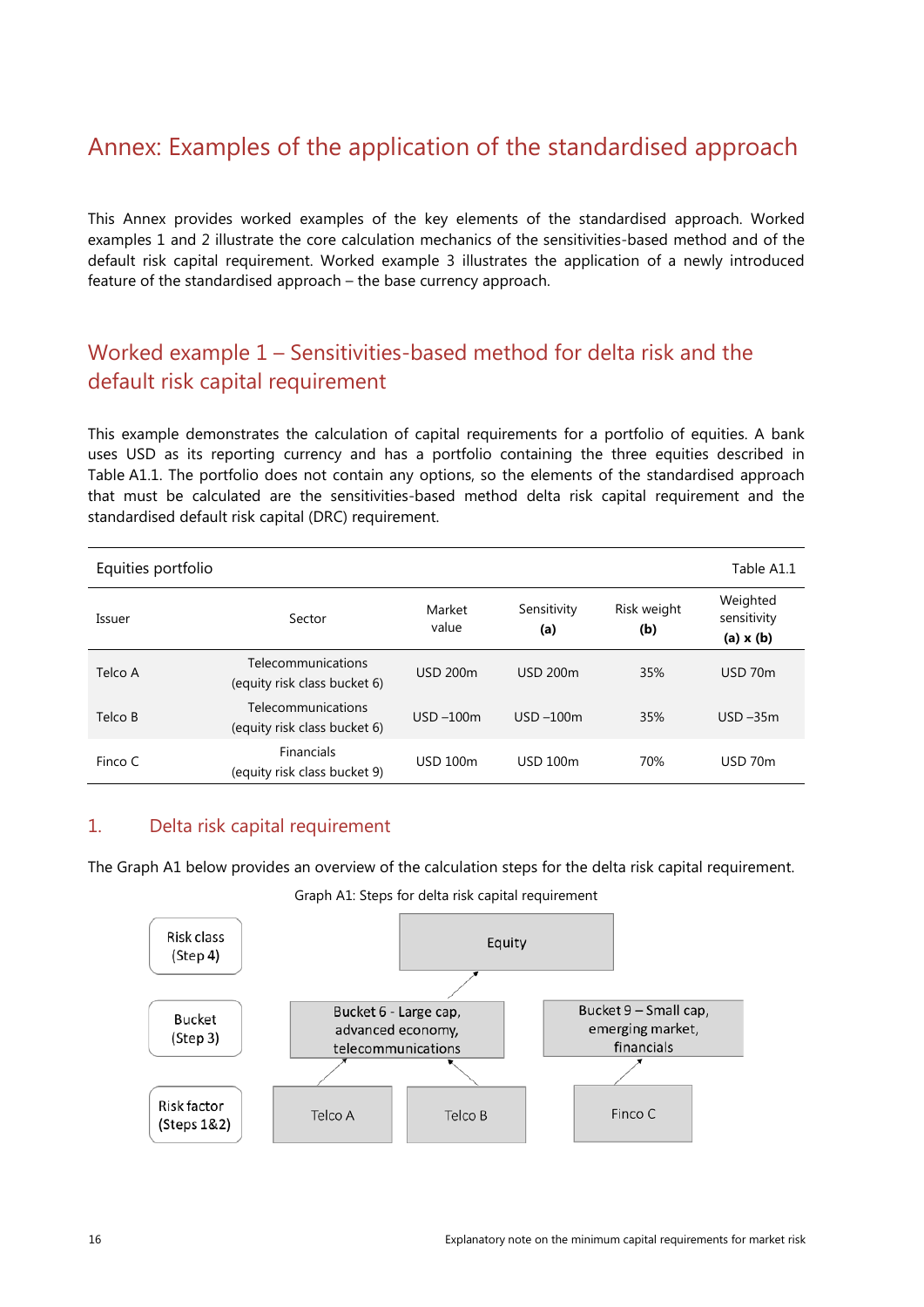**Step 1** is to identify the risk factors that are relevant to the portfolio and to calculate risk factor sensitivities and assign them to the buckets defined in the framework. The approach defines each equity issuer as a separate risk factor; in this example, the Telco A and Telco B equities are mapped to the same bucket given that they are associated with the same industry sector. The sensitivity for each equity position is its current price (column (a) of Table A1.1).

**Step 2** is to calculate net sensitivities to the same risk factor (eg offset long and short positions in the same equity) and multiply the net sensitivities by the risk weights specified for each bucket. As the equities represent three separate risk factors, there is no netting in this example. Sensitivities (calculated in Step 1) are multiplied by the risk weight prescribed for the bucket to which they have been assigned (with the resultant weighted sensitivities shown in the right-most column of Table A1).

**Step 3** is to aggregate risk-weighted sensitivities using prescribed correlations and a specified formula, first within each bucket and then across buckets.



Graph A2: Step 3 – Aggregation of risk-weighted sensitivities within buckets

The bucket-level capital requirement for the bucket of Telco A and Telco B (bucket 6) is based on a prescribed correlation parameter of 25%:

$$
\sqrt{(70)^2 + (-35)^2 + (2 \times 25\% \times 70 \times (-35))} = \text{ USD 70m}
$$

The bucket-level capital requirement for Finco C (bucket 9) is its weighted sensitivity (ie  $USD$  70 $m$ ) since it is the only risk factor in this bucket.

Graph A3: Step 3 – Aggregation of risk-weighted sensitivities across buckets



The bucket-level capital requirements are then aggregated using a prescribed cross-bucket correlation parameter to produce the overall capital requirement for the equity risk class. For this example, the prescribed correlation is 15%. The resultant equity risk class-level capital requirement is:

 $\sqrt{(70)^2 + (70)^2 + (2 \times 15\% \times 70 \times 35)} =$  USD 102.6m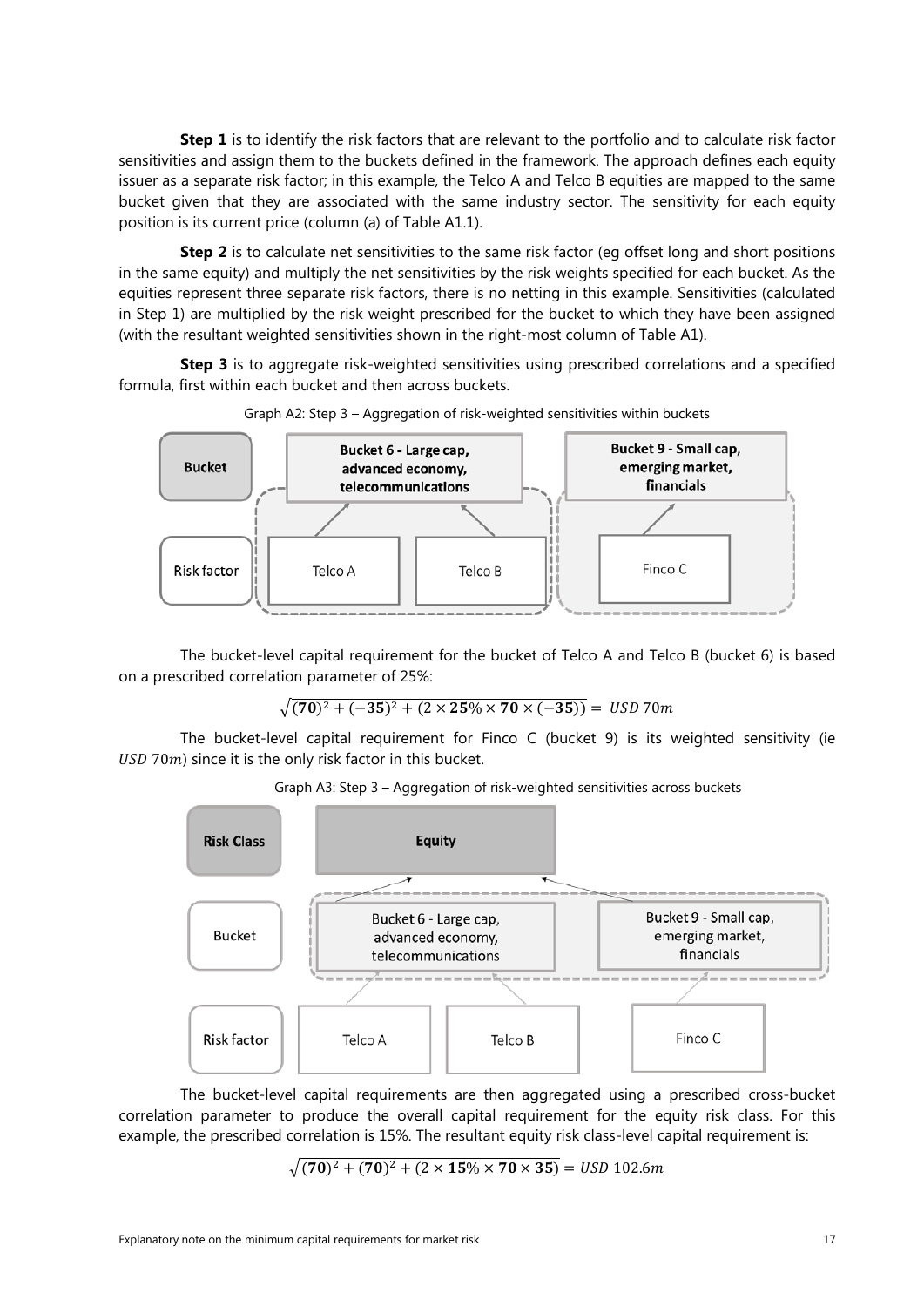**Step 4** is to calculate the overall delta risk capital requirement. To take account of the risk that correlations can change in stress periods, Step 3 is performed two additional times to consider two alternative correlation scenarios: a "high correlations" scenario (whereby correlations are scaled up by 25% but capped at 1) and a "low correlations" scenario (whereby correlations are reduced by 25% with a sliding scale so that the size of the reduction becomes smaller when the prescribed correlation is high). In this example, the results are as follows:

| Capital requirement under correlations scenarios |                      |  |  |  |
|--------------------------------------------------|----------------------|--|--|--|
| Scenario                                         | Total (USD millions) |  |  |  |
| High correlations                                | 102.0                |  |  |  |
| Medium correlations                              | 102.6                |  |  |  |
| Low correlations                                 | 103.2                |  |  |  |

The capital requirement is the largest value of the low, medium and high correlations scenarios. In this example, the low correlation scenario produces the largest outcome, resulting in an overall delta risk capital requirement of USD 103.2 million for the portfolio.

#### <span id="page-21-0"></span>2. Default risk capital requirement

In addition to the delta risk capital requirement, banks must calculate default risk capital requirements for equities. The approach specifies (i) how banks should measure exposure at default (ie the jump-todefault, or JTD, position) for instruments subject to default risk (ie the loss that would be incurred in the event of a default on the part of the issuer) and (ii) risk weights. These two components are simply multiplied together, with some offsetting benefit permitted between long and short positions.

For equities, the market price is the basis of the gross JTD positions. Thus the JTD positions for the three equities are:  $JTD_{Teico A} =$  USD 200m,  $JTD_{Teico B} =$  USD  $-$  100m,  $JTD_{Finco C} =$  USD 100m.

To recognise the hedging relationship between long and short positions, a fraction of the short positions can be offset against the long positions. This fraction (the "hedge benefit ratio") is calculated as the ratio of long JTD positions to the summed absolute values of long and short JTD positions:

Hedge benefit ratio = 
$$
\frac{200m + 100m}{200m + |-100m| + 100m} = \frac{300m}{400m} = 0.75
$$

Each position is risk-weighted, with risk weights determined by the credit rating of the equity issuer. In this example, Telco A is rated BBB, so receives a risk weight of 6%. Telco B and Finco C are both rated B, so receive a risk weight of 30%.

The default risk capital requirement is: (i) the sum of risk-weighted long positions minus (ii) the sum of risk-weighted short positions multiplied by hedge benefit ratio.



For this example:

$$
DRC = RW_{Teico\ A} \times JTD_{Teico\ A} + RW_{Finco\ C} \times JTD_{Finco\ C} - \text{Hedge benefit ratio} \times RW_{Telico\ B} \times \left| JTD_{Telico} \right|
$$

$$
= 6\% * 200m + 30\% * 100m - 0.75 * 30\% * 100m = USD\ 19.5m
$$

The total capital requirement for the portfolio is the sum of the delta risk and DRC requirements: USD 122.7 million.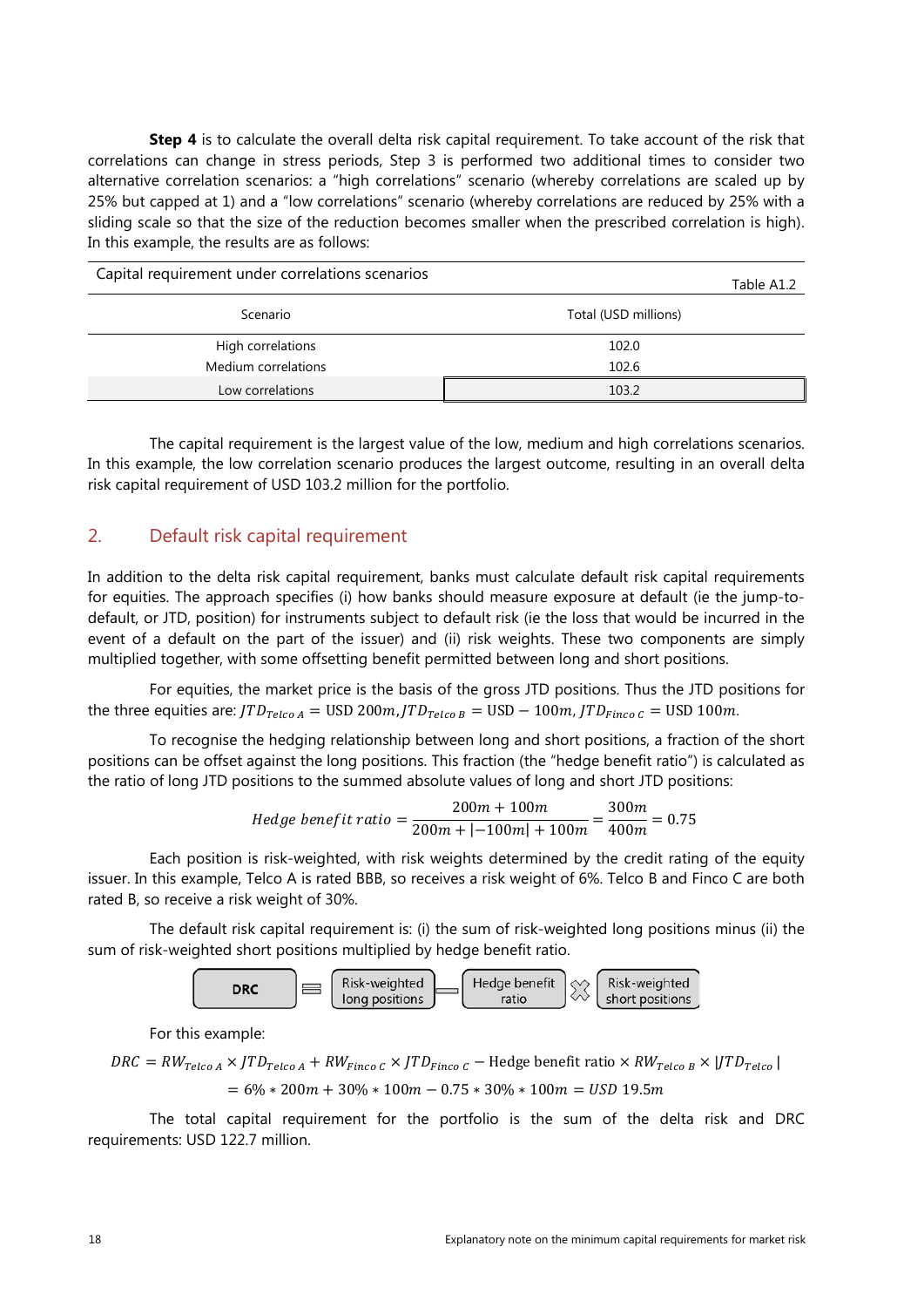# <span id="page-22-0"></span>Worked example 2 – Sensitivities-based method for vega risk and curvature risk

This worked example illustrates the implementation of the standardised approach vega and curvature risk capital requirements for options (the approach for delta risk is described in worked example 1, so is not addressed here). The example is from the perspective of a CAD reporting bank that holds a put option on Telco D as described in Table A2.

|                    |          |           |          |                  | Table A2.1            |
|--------------------|----------|-----------|----------|------------------|-----------------------|
| Instrument         | Currency | Maturity  | Industry | Exercise<br>type | Market value<br>(CAD) |
| Telco D put option | EUR      | Two years | Telecoms | European         | $-0.38$               |

#### <span id="page-22-1"></span>1. Vega risk capital requirement

The vega risk calculation process is the same as that used for the delta risk capital requirement, but based on a different type of sensitivity – the sensitivity of the value of the options to a 1 basis point change of the implied volatility of the underlying equity.

**Step 1** is to calculate the sensitivity of the value of the option to movements in implied volatility at specified tenor points. For the Telco D option, the relevant tenor points are: 0.5 years, 1 year and 3 years.

|                         |                    |                     |         | Table A2.2 |
|-------------------------|--------------------|---------------------|---------|------------|
| Vega sensitivity in CAD | Equity risk bucket | Tenor point (years) |         |            |
|                         |                    |                     |         |            |
| Telco D put option      |                    | 0.00                | $-0.63$ | $-0.60$    |

**Step 2** is to multiply the sensitivities by a specified risk weight. In this case, the risk weight is 77.8%.

The risk-weighted net sensitivities (CAD) are:

Table A2.3

| Vega sensitivity in CAD | Equity risk bucket | Tenor point (years) |         |            |
|-------------------------|--------------------|---------------------|---------|------------|
|                         |                    |                     |         |            |
| Telco D put option      |                    | 0.00                | $-0.49$ | $-0.4^{-}$ |

**Step 3** is to aggregate risk-weighted sensitivities using a specified formula (the same formula as for delta risk) and correlation assumption. The resulting vega capital requirement is CAD 0.95.

#### <span id="page-22-2"></span>2. Curvature risk capital requirement

For curvature risk, the sensitivity is the difference between the actual change in value of the option and the change in value estimated based on the option's delta when equity prices move significantly. As such, the curvature risk measurement captures the additional risk not captured by delta risk. Curvature risk is based on two scenarios: one upward shock and one downward shock to the equity price. Applying the prescribed shock (in this case 35%), the curvature risk sensitivity is:

|                       |        |              | Table A2.4     |
|-----------------------|--------|--------------|----------------|
| Curvature risk in CAD | Bucket | Upward shock | Downward shock |
| Telco D               |        |              | 0.90           |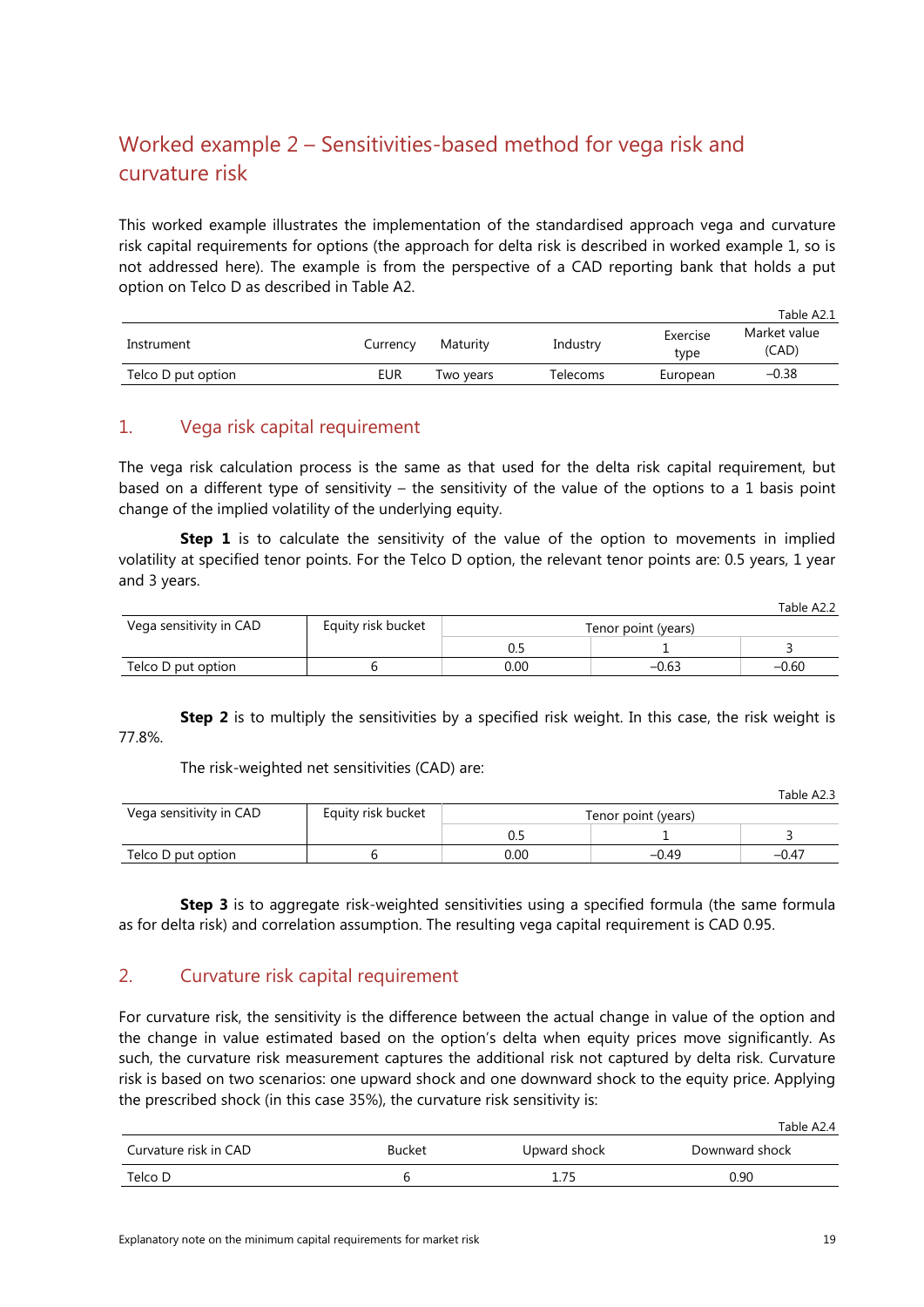The sensitivities are then aggregated separately for (i) the upward shock scenario and (ii) the downward shock scenario, with a prescribed correlation using a similar formula to the one used for delta and vega risk. The maximum of the two is the resulting capital requirement. In this case, as there is only one instrument, no aggregation is required and the curvature capital requirement is simply the maximum of the upward and downward shock figures above: CAD 1.75. The vega and curvature capital requirements are added to those for delta risk as a simple sum.